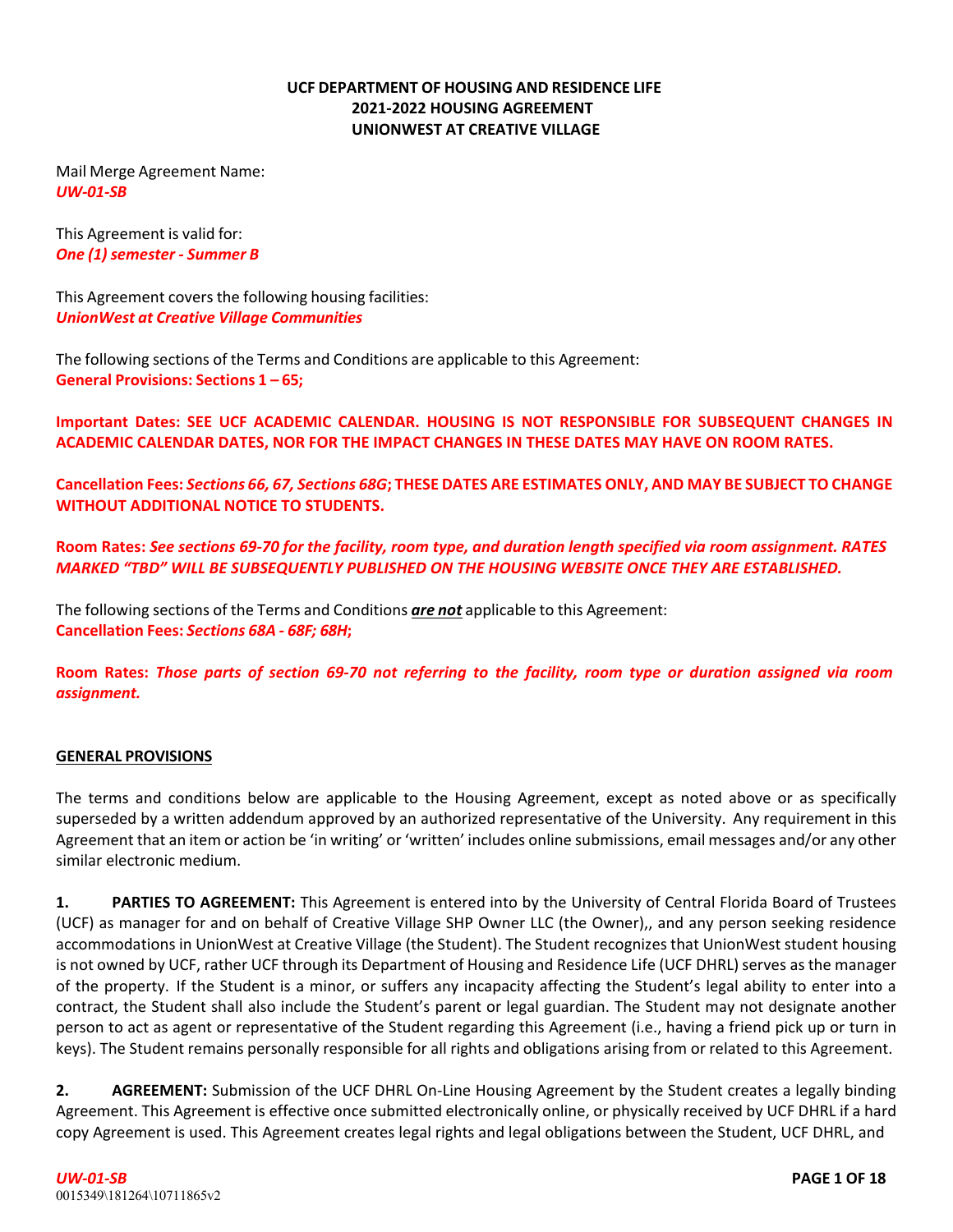Owner.

**3. AGREEMENT EXTENSION AND APPLICABILITY:** If the Student requests permission from UCF DHRL for early move into residence, extension of residence over a semester break where residence is otherwise closed, or late move out, this Agreement is extended and applicable to such periods. If the Student engages in early move in to residence, extension of residence over a semester break where residence is otherwise closed, or late move out without requesting permission from UCF DHRL, this Agreement is extended and applicable to such periods, and may cause sanctions, including, but not limited to pro-rated room charges to be imposed on the Student. The fact that this Agreement is extended and applicable to such periods does not in any way imply consent to or approval by UCF of the Student's request for extended residence in any UCF DHRL facility during these periods, but merely provides a framework within which the terms and conditions of this Agreement shall apply.

**4. ORAL REPRESENTATION POLICY:** The entire Agreement is expressed in writing and supersedes any understanding that may have been communicated orally or implied by either party. Neither the Student nor UCF DHRL are relying on any oral or implied agreement, representation, or understanding of fact or law that is not expressed in writing. Any changes to this Agreement must also be expressed in a writing or reproducible electronic format to be valid and enforceable. No representative of UCF DHRL is authorized to make oral representations that change or modify the terms and effects of this Agreement, unless done so in writing or other reproducible electronic format.

**5. DOCUMENTS IN AGREEMENT:** The Agreement is comprised of and incorporates the following documents: this Housing Agreement, the UCF DHRL Community Living Guide, the UCF Golden Rule, the Addendum, and any rules, and regulations or guidelines from the Student's educational institution (or any subdivision thereof) that, if not complied with, would negatively impact the Student's enrollment status or ability to attend classes or remain in residence.

**6. FAMILY EDUCATIONAL RIGHTS AND PRIVACY ACT (FERPA):** UCF DHRL may release personally identifiable information from the Student's educational record without the Student's consent in the event of a health and safety emergency; such information could include information regarding disciplinary action taken against the Student. The Executive Director of Housing and Residence Life or designee has sole and absolute discretion to determine if release of the Student's records is necessary to protect the health or safety of the student or other individuals and to determine the recipients of released information. Unless a written restriction prohibiting release of information is provided to UCF DHRL, or a FERPA privacy request is found on the Student's records, UCF will release the Student's e‐mail address to the other residents sharing the Student's room, apartment, and/or residence unit to facilitate communication amongst co-residents.

**7. LIMIT OF LIABILITY:** UCF, its Board of Trustees, and UCF DHRL are not liable for damages, loss, theft of personal property, failure, or interruption of utilities, or illness of or injury to any person, except as expressly set forth in Florida Statutes. UCF maintains self‐insurance under the State of Florida's self‐insurance trust fund, which provides coverage to UCF in accordance with statutory liability limits for damages or injuries caused by the negligence of UCF, its employees, or agents, while working in the scope of their employment or agency. UCF's self-insurance is not intended to and does not provide coverage to Students; therefore, Students are advised to obtain their own personal and property loss insurance. Student acknowledges that UCF is not responsible for any medical or other expenses Student may sustain or incur, and that UCF does not maintain any insurance pertaining to potential illness Student may develop or damage Student may sustain from living in the UnionWest at Creative Village Community.

**8. USE OF TITLES AND TERMS:** Titles provided for reference convenience only, and in no way limit or restrict the terms of this Agreement. Unless specifically noted, terms used in this Agreement shall be read in context to:

**A.** include the singular and/or the plural (i.e., roommate is applicable to both a single roommate and multiple roommates, and roommates is applicable to a single roommate);

**B.** include all items in a list, including combinations of one or more items in the list, but not to exclude other items not shown in the list (i.e., a list of potential consequences should be read to allow not only the consequences listed, but combinations of consequences and consequences not appearing in the list).

**9. OFFICIAL COMMUNICATIONS TO STUDENT:** UCF DHRL will communicate with the Student at the email address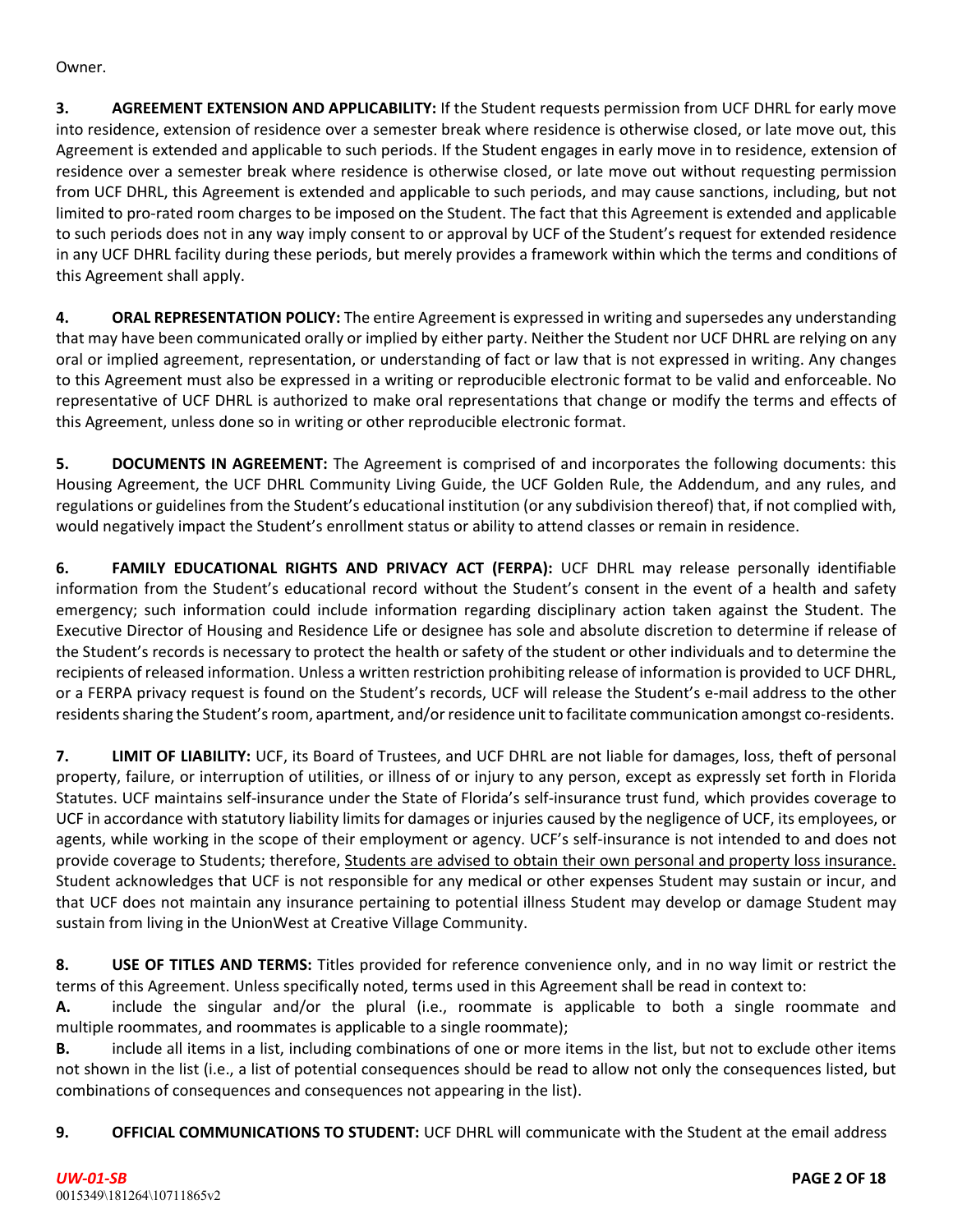appearing on the UCF DHRL On-Line Agreement, until the Student establishes a Knights e-mail account. Once a Knights email account is established, all further communications will be to the Student's Knights e‐mail account. The Student has sole responsibility for checking the UCF DHRL website and the Student's e-mail for communications related to this Agreement, and for updating the Student's contact information and myUCF account information in a timely fashion.

**10. OTHER COMMUNICATIONS TO THE STUDENT:** UCF DHRL may also communicate to the student using one or more of the following supplemental or concurrent methods:

**A.** calls to the student's telephone numbers provided in the housing application and/or found in the student's student record files;

**B.** hand delivery of notices by UCF DHRL staff to the student or the student's assigned bed space;

- **C.** person‐to‐person communications including but not limited to text messaging and/or instant messaging;
- D. Social Media.

**11. OFFICIAL COMMUNICATION TO UCF DHRL:** Communications to UCF DHRL regarding this Agreement should be in writing. UCF DHRL is not responsible for communications sent by the Student but not received by UCF DHRL. The Student is solely responsible for ensuring that UCF DHRL receives Student's communications. The Student should employ return receipt delivery and/or delivery confirmation as appropriate. UCF DHRL may be contacted at:

Mailing Address:

UCF Department of Housing & Residence Life Post Office Box 163222 Orlando, Florida 32816‐3222 Tel.: (407) 823‐4663 / Fax: (407) 823‐3831

E‐Mail: [housing@ucf.edu](mailto:housing@ucf.edu)

Physical Address: UCF Department of Housing & Residence Life 12851 Gemini Boulevard South Orlando, Florida 32816

# **RESIDENCE ELIGIBILITY, UCF DHRL ON‐LINE HOUSING AGREEMENT, ASSIGNMENTS**

## **12. RESIDENCE ELIGIBILITY:**

- **A.** While in residence, the Student must be enrolled in and attending:
- **(1)** Nine (9) or more credit hours at their educational institution during fall and spring semesters, and/or
- **(2)** Three (3) or more credit hours during summer semesters, except as provided in subsections C and D of this section.
- **B.** If the Student's enrollment:

**(1)** drops below these levels at any point in time, but the Student is still enrolled in at least one credit hour of classes, the Student must apply in writing for permission to remain in residence within 15 days of losing residence eligibility. The written request for permission to remain in residence shall be addressed to the Executive Director of Housing, or the Executive Director's designee who addresses requests of this type.

**(2)** If the student at any time ceases to be enrolled in ANY credit hours at their educational institution (i.e. is enrolled in 0 credit hours), the student must move out of the residence within 72 hours, or such greater period as UCF DHRL, at its sole discretion, may allow. Students will not be permitted to live in housing while not enrolled in classes. Weekly enrollment checks are performed to ensure compliance with this policy.

**C.** The summer enrollment requirement is waived for all residents of UnionWest at Creative Village Community, regardless of educational institution attending, who are not initially admitted during the summer term (i.e., continuing residents and non-first-time-incoming students).

## **13. ACTIONS REQUIRED TO BE TAKEN PRIOR TO ASSIGNMENT OF BED SPACE OR COMMENCEMENT OF RESIDENCY:**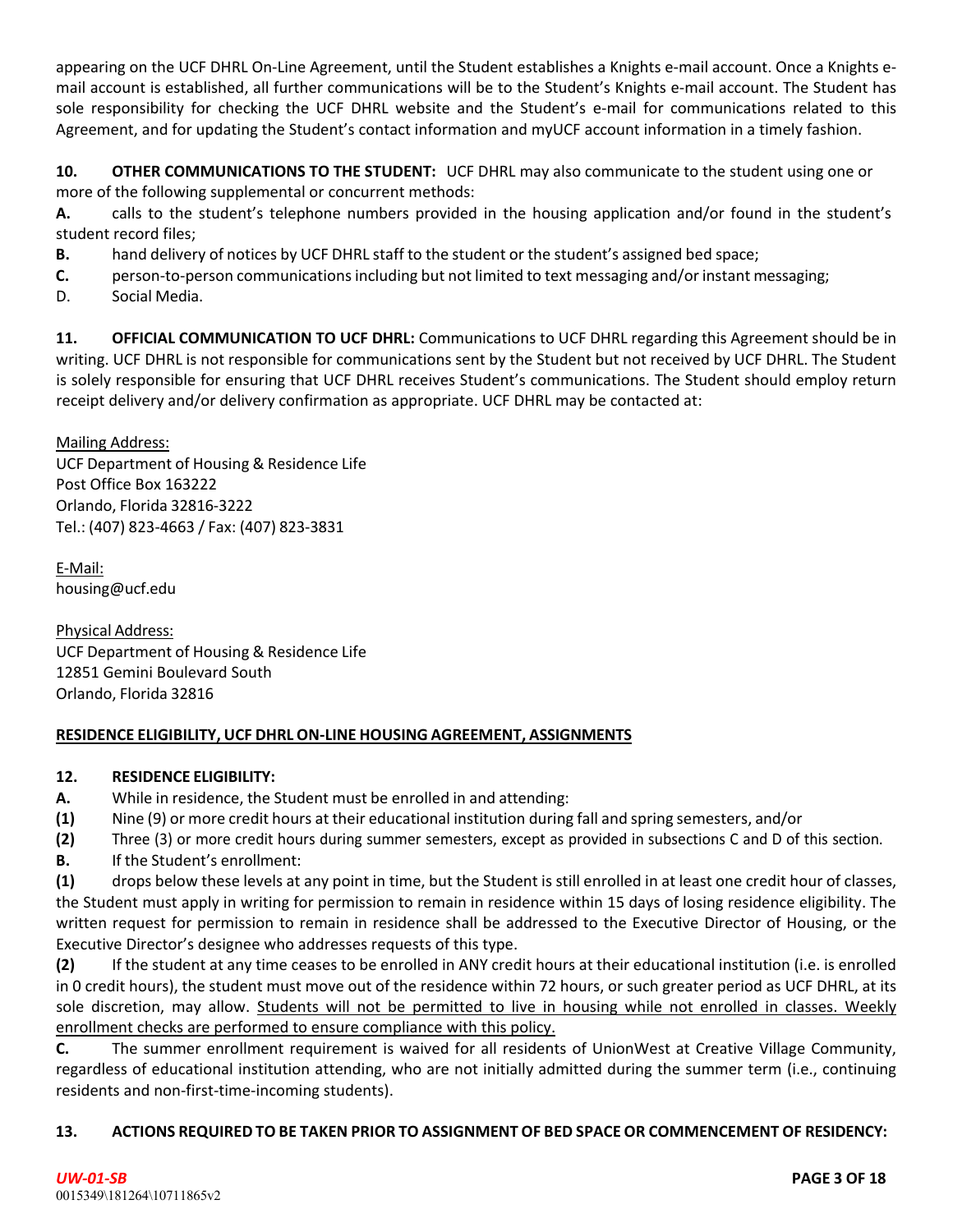UCF DHRL may, at it its sole discretion, set deadlines for completion of actions to be taken prior to assignment of bed space or commencement of residency. These actions may include: payment or proof of waiver of enrollment deposit, if any; completion or proof of waiver of attendance at orientation sessions, if applicable; satisfactory resolution of foreign student visa status, etc. Deadlines will be communicated to students via e-mail as described in paragraph 10 of this Agreement. Failure to act, seek a waiver of the requirement from UCF DHRL, seek an extension of time meet the requirement, or timely respond to deadlines communications will result in sanctions including: cancellation/deletion of housing application; cancellation/deletion of bed space assignment, and imposition of cancellation fees.

**14. SHARED ACCOMMODATIONS:** Residents in residence hall-style housing may share common areas including sinks and bathrooms available to all residents of the particular unit. Residents in apartment‐style housing share common areas including, sinks, bathrooms, kitchen, and living rooms available to all residents of the apartment. Floor community areas are available to all residents of the floor and their guests. Community laundry, green space, and meeting spaces are available to all residents of the community. Residents of bedrooms designated double or triple occupancy will share bedroom space with one or two roommates, depending on the type of bedroom and number of residents assigned by UCF DHRL.

**15. RESIDENTS WITH SPECIAL NEEDS:** UCF DHRL has a variety of facilities available for residents with special needs, including residents with disabilities and other medical considerations. If a Student with special needs requires adapted facilities, the Student must notify UCF DHRL in writing assoon as possible to request assignment to a residence designated to meet the Student's need. The Student must document the special need, disability, or other medical consideration. Documentation from a doctor or other appropriately credentialed authority must be submitted to the Executive Director or designee to be considered for a specific assignment to a room designated for residents with special needs. Residents with special needs must also meet the standard guidelines used to determine housing eligibility. UCF DHRL does not guarantee building, roommate, room and/or other preference requests, including requests from residents with special needs, although UCF DHRL will attempt to honor timely submitted requests, on a space available basis.

**16. ASSIGNMENT PREFERENCES:** Although UCF DHRL attempts to accommodate all residence applicants, there are usually more applicants than available residence hall and apartment spaces. UCF DHRL in no way guarantees that housing accommodations will be available either when applied for, or in the future. As a general guideline, UCF DHRL utilizes a lottery system, with additional weight or preferences, assigned at the sole discretion of UCF DHRL, to one degree or another:

**A.** UCF DHRL attempts to provide on-campus housing to first-year students/freshmen;

**B.** For those who have attended UCF for more than one semester, preference is given to residents already residing in housing;

**C.** Residents and applicants with special needs are generally given preference for rooms that can accommodate residents with special needs.

**D.** Valencia students applying for residency at UnionWest at Creative Village will be given a limited preference for a percentage of total bed spaces designated for Valencia students. Valencia students applying for housing at UnionWest at Creative Village (like all students applying for housing with UCF DHRL) are encouraged to submit and complete applications as early as possible, to increase the probability of getting a residence bed space applied for, and to minimize risk of bed spaces not being available for assignment.

**E.** Assignments and determination of preferences are made upon room availability as determined from time to time on an on-going basis; therefore, the Student should complete and submit housing applications as soon as possible to maximize both the likelihood of a space being available and/or a preference being granted.

**17. RESIDENCE ASSIGNMENT:** UCF is an equal opportunity and affirmative action institution. UCF DHRL assigns residence accommodations to qualified residents without regard to race, color, religion, national origin, disability, age, and/or sexual orientation. UCF DHRL does not guarantee building, roommate, room and/or other specific residence requests, although UCF DHRL will attempt to honor timely submitted requests. The Student agrees to accept the assigned residence regardless of preferences and further agrees that failure to grant the Student's preference request is not a valid basis for canceling this Agreement.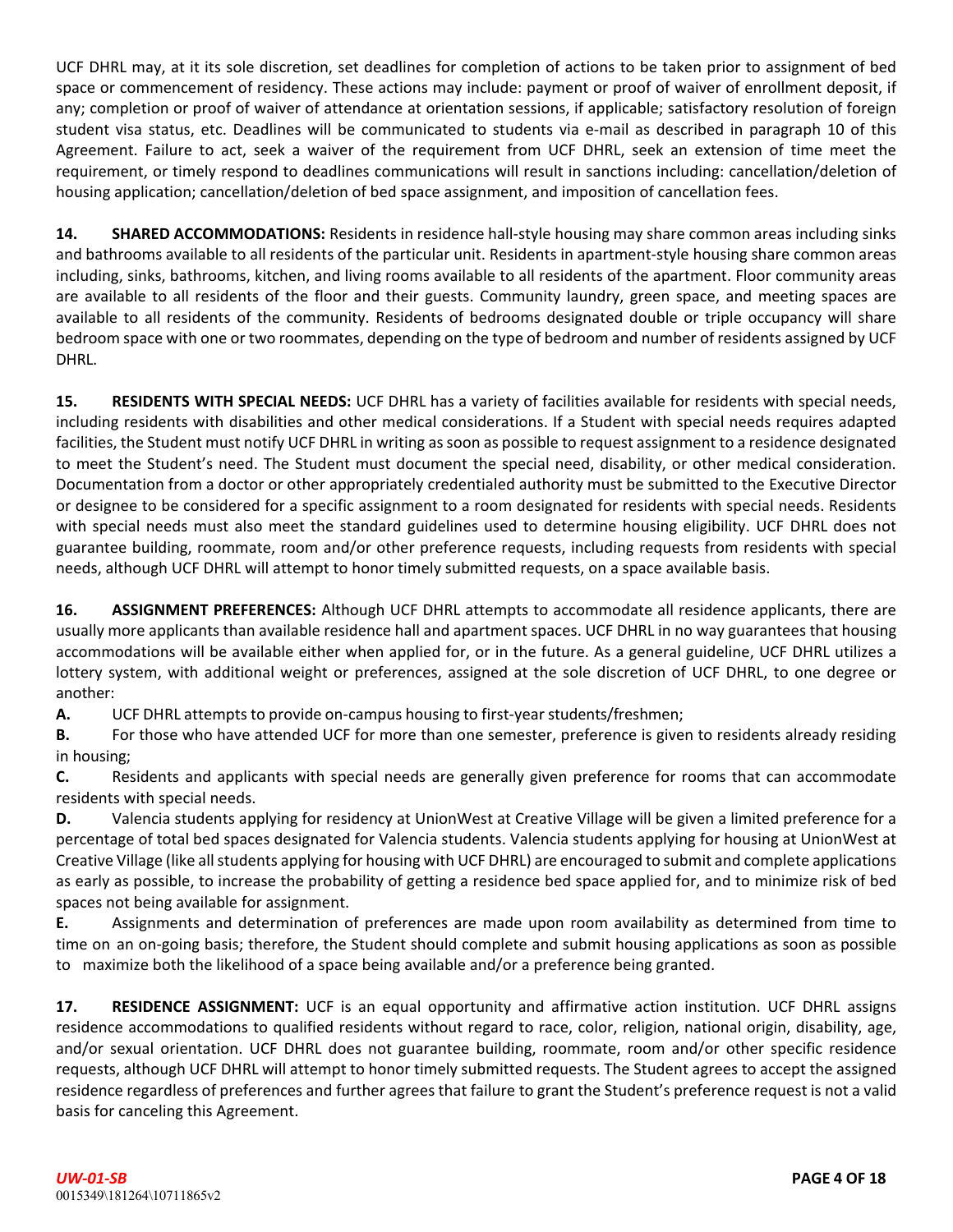**18. CHANGE OF ASSIGNMENT BY THE STUDENT:** The Student may change residence assignment, (including, but not limited to, room transfers), only after receiving written approval from an authorized staff member of UCF DHRL, and only in conformity with established procedures for changing residence assignments.

**19. CHANGE OF RESIDENCE ASSIGNMENT BY UCF DHRL:** UCF DHRL reserves the right to change the Student's residence assignment from a residence designated for residents with special needs to accommodate a resident with special needs (provided the Student is not also a resident with special needs). UCF DHRL reserves the right to change or cancel any residence assignment to facilitate orderliness, resident conduct, maximum utilization of facilities, disaster response, health, safety, or any other cause deemed necessary by the UCF DHRL.

**20. ROOM CONSOLIDATION:** Residence assignments shall be consolidated when vacancies occur in any residence facility, to minimize the number of rooms, suites, and/or apartments not at full occupancy. The Student may be required to change residence assignment and move to facilitate room consolidation. Residents in rooms/apartments/suites not at full capacity may be charged additional rent as determined by UCF DHRL.

**21. SINGLE (PRIVATE), AND DOUBLE (SHARED) BED BEDROOMS:** bedrooms may contain one or two beds, depending on the type of unit assigned by UCF DHRL. Bedrooms may not be shared by more people than the residents assigned to the room, except for temporary visitors in compliance with UCF DHRL guidelines. Residents are prohibited from removing from or placing in additional beds in any room.

**22. AGREEMENT NOT TRANSFERRABLE TO OTHER FACILITIES:** This Agreement is valid for only for UnionWest at Creative Village. This Agreement cannot be transferred, nor can it be converted to any other type of housing Agreement without a written modification submitted by the student and approved by the Executive Director or designee. There is no reciprocity of housing agreements with any other housing residence, organization, or complex, including on-campus residence halls, on‐campus apartments, Rosen, Towers, Northview, UCF affiliated housing, fraternity‐sorority housing, or any other housing, residential, and/or apartment facilities both on- and off-campus.

# **MOVE IN\MOVE OUT, RESIDENCE**

**23. EARLY MOVE IN:** Early move in can only be done with prior approval from UCF DHRL, which is generally only granted for participants in groups or organizations that have previously requested permission from UCF DHRL to move in early. Early move in may incur additional charges or fees.

**24. MOVE IN AND ARRIVAL:** The Student will follow all move in procedures. Official move in proceduresshall be made available prior to move in. Residents with outstanding balances from prior semesters will not be allowed to move in until all outstanding balances from prior semesters have been paid.

**25. RESIDENCY RIGHTS NEITHER SHARABLE NOR TRANSFERABLE BY RESIDENTS:** Residence accommodations may only be occupied by the resident to whom the room is assigned. Residence accommodations shall not be shared with any other individual not officially assigned to that residence by UCF DHRL, and may not be sublet, assigned, or in any way transferred by the Student.

**26. ROOMMATE RIGHTS:** Every resident assigned to shared residence accommodations is entitled to the rights, and subject to the obligations, of this Agreement. The Student may not refuse or prevent another assigned person from residing in and utilizing shared space, including bedrooms, room suites, apartments, and/or shared common areas and shared community facilities.

**27. KEYS AND SECURITY:** Keys or key cards (including suite/apartment, bedroom, and mail keys) assigned to the Student will not be duplicated, shared, assigned, or transferred to another person. Housing has the sole discretion to determine the manner and method in which the Student's facility, unit, or room will be secured or accessed. The Student must return assigned keys or key cards at move out. Keys or keycards not turned in within 72 hours of cancellation or move out will be deemed unreturned or lost, and associated locks will be rekeyed. Rekey fees will be charged to the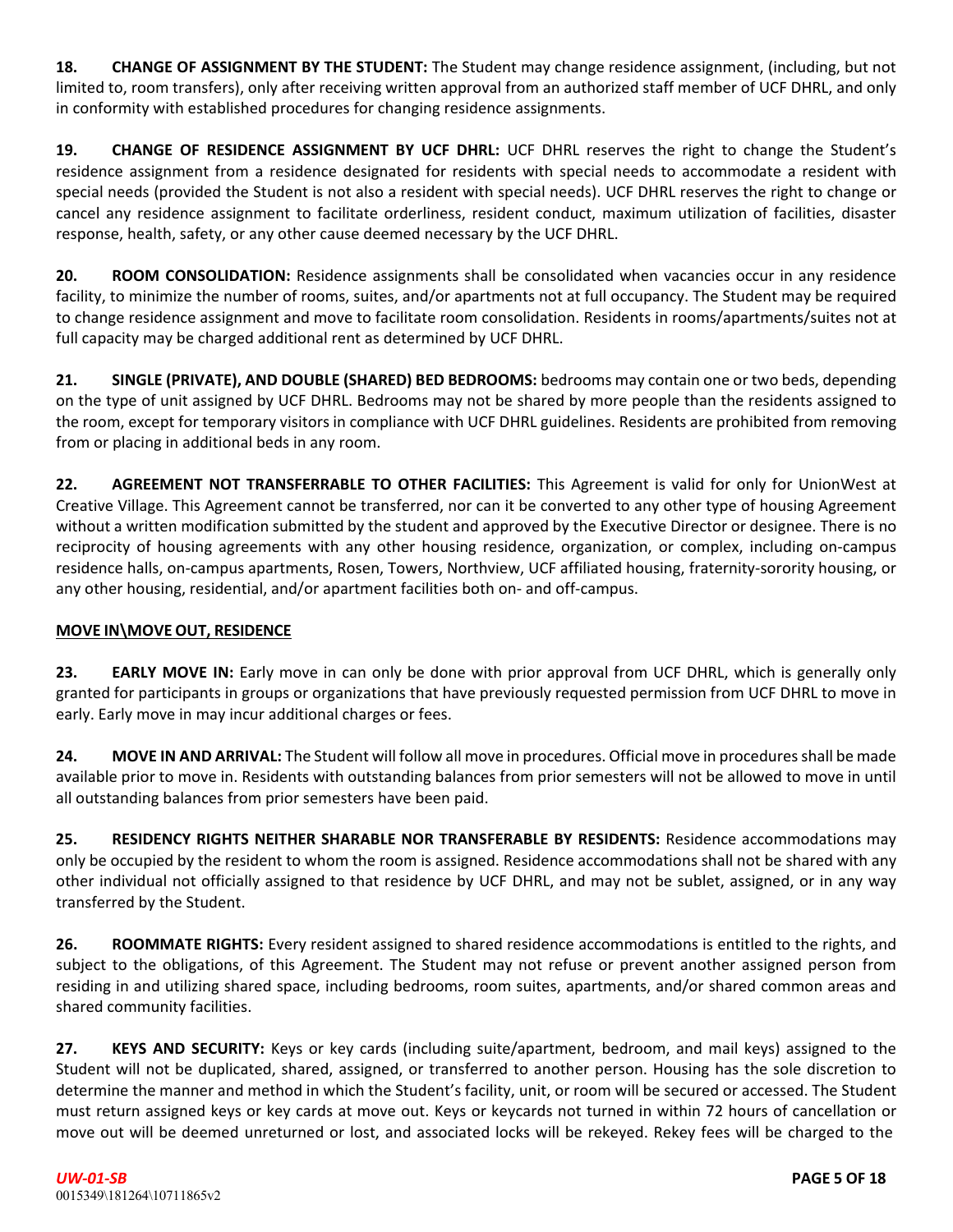Student, even if the key is subsequently returned. The Student is responsible for securing the Student's residence facility at all times and for taking such additional precautions as necessary for personal and property protection. The Student agrees to cooperate with roommates in the common protection of property.

**28. CARE AND MAINTENANCE OF RESIDENCE FACILITIES:** The Student isresponsible for the care ofrooms, furnishings and equipment in the residence facilities, and for keeping the Student's residence and shared common areas clean and sanitary, including taking reasonable steps to control pests and insects. Furniture or fixtures are assigned to residence facilities and common areas on a room or area basis by UCF DHRL, and may not be moved or transferred from the assigned room or area without prior written permission from UCF DHRL. Changes or modifications to residence accommodations are prohibited, unless specifically authorized by a prior written approval from UCF DHRL. UCF DHRL may initiate deep clean procedures in rooms, suites, or apartments in between semesters, requiring residents to remove their belongings from the common areas for a designated period to allow the appropriate cleaning procedures to take place. Residents are expected to cooperate with communicated deadlines and actions associated with these deep clean procedures. Failure to do so may result in extra cleaning fees or student conduct proceedings.

**29. AUTHORIZED ENTRY BY UCF PERSONNEL:** Authorized UCF personnel, as specified and defined in UCF DHRL publications, may enter any UCF DHRL facility (including rooms, suites, apartments, and shared common areas) in the event of an emergency. Authorized UCF personnel, may enter any UCF DHRL facility (including rooms, suites, apartments, and shared common areas) to conduct occupancy checks; lockouts; inspections for health, safety, maintenance, and compliance; maintenance; and/or fire code enforcement. Authorized UCF personnel may also enter any room/suite/apartment/common area if the personnel reasonably believe a violation of this Agreement is occurring and there is no response when personnel request entry. Personal property in UCF DHRL facilities will not be searched without consent of the Student, except that law enforcement officers may conduct a search in accordance with existing law.

**30. MOVE OUT AND DEPARTURE:** At move out, the Student must remove all personal belongings and discarded materials from the residence facility. The Student's residence facility (including shared common areas) shall be left at least as clean as it was upon arrival. When one resident in a shared residence facility leaves while others remain, each resident is equally and jointly responsible for cleaning the residence facility. Any residence facilities found to be in an unacceptable condition will be cleaned, and an assessment for cleaning services shall be charged to all persons sharing that residence facility. The Student must return the Student's residence keys or key cards to the UnionWest at Creative Village Community office to be considered no longer in residence by UCF DHRL. The Student must also return the Student's mail key to the appropriate mail pavilion/center. If the Student is departing prior to move out for the specified period, the Student must submit a written request to UCF DHRL to cancel the Student's Agreement, in accordance with the provisions of this Agreement. Turning in room keys to the Union West at Creative Village Community offices or the Key Shop IS NOT sufficient notice to UCF DHRL, and the Student may be held responsible for additional charges, including increased cancellation fees, improper check out fees, and additional rent for the vacated room.

**31. MOVE OUT AFTER LAST EXAM:** UCF DHRL reserves the right to review examination schedules for any resident, and to compel any resident (who does not have the right under their Agreement to continue to reside in their residence over a break period) to move out within 24 hours after the resident's last examination or the normally scheduled move out date under this Agreement.

**32. LATE MOVE OUT:** Late move outs may only be done with prior written approval from UCF DHRL, and may be not be available for all (or any) residents. Late move outs may incur additional charges or fees.

**33. ITEMS LEFT AT DEPARTURE:** UCF DHRL shall not be held responsible for the Student's belongings left after a scheduled move out date or left more than 24 hours after an unscheduled move out. Such belongings will be deemed abandoned, and UCF DHRL reserves the right to take possession of and discard such belongings, change all applicable locks, and charge the Student for all necessary expenses to remove abandoned belongings and change or rekey locks.

In the event UCF DHRL or Owner determine closure of some or the entirety of the facility is required, and rehousing the Student is not a viable option, UCF DHRL reserves the right to contract with a third party shipping company of UCF DHRL's choice, and make that shipper available to students to schedule the packing, storage and shipping and/or disposal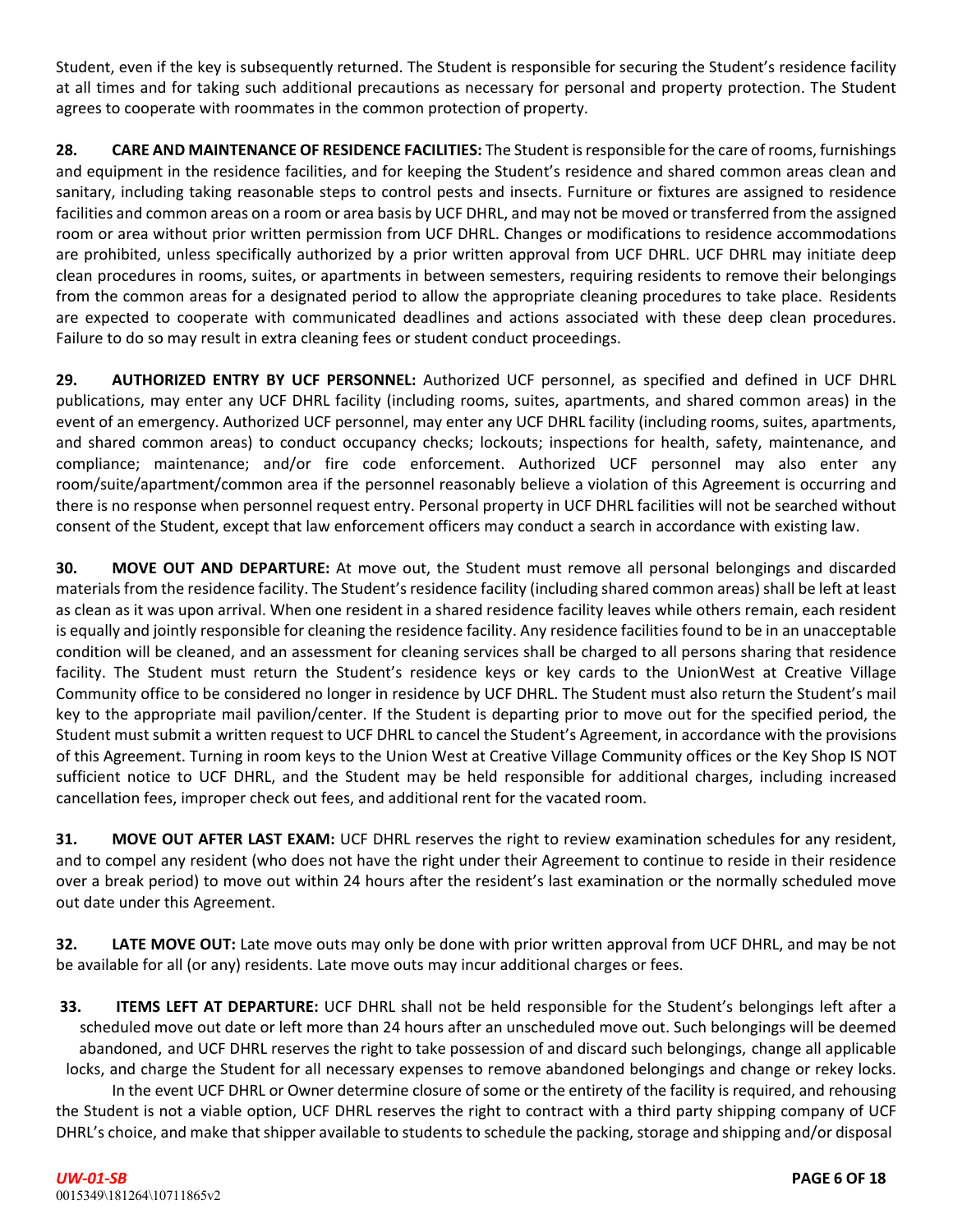of the Student's property. Student has 30 daysfrom notice of the official closure of their residence and inability to rehouse to either

a. Enter into an agreement with the shipper; or

- b. Retain an alternative shipper acceptable to UCF DHRL.
- c. The costs for shipper's services will be the responsibility of the Student.

Failure to have the Student's property removed within the 30‐day window, unless waived by UCF DHRL, shall result in UCF DHRL having the items reported to the police as abandoned, and dealt with in accordance with Florida Statutes ss. 715.10 et seq.

**34. SEMESTER BREAK HOUSING:** Student may reside at UnionWest at Creative Village during semester breaks.

**35. RENEWAL OF AGREEMENT:** This Agreement does not automatically renew, and residence in UCF DHRL residence facilities during one Agreement period does not guarantee that residence accommodations will be offered to the Student for any following periods. The Student is solely responsible for the timely completion of housing agreements for future periods. The total number of new agreements offered to returning residents is limited. UCF DHRL housing agreements shall not be re-offered to residents: who are unwilling to adhere to the basic elements of good housekeeping and community living; who disregard or violate rules, regulations, or policies established for governing UCF DHRL residential facilities; or who have outstanding charges from UCF DHRL.

## **CANCELLATION AND TERMINATION OF AGREEMENT**

**36. CANCELLATION VERSUS TERMINATION:** Cancellation of this Agreement may be done by either the Student or UCF DHRL, but entitles UCF DHRL to immediately collect rents and assessments unpaid (or prepaid) and owing for the remainder of the semester or term), and charges in addition to amounts already paid or payable to UCF DHRL (such as cancellation fees). Termination of this Agreement is a completion of or early release from the Agreement; termination of the Agreement does not entitle UCF DHRL to *additional* rents or assessments. In either event, unpaid rent owing for the remainder of the semester or term and assessments already charged to the Student prior to termination or upon cancellation (i.e., late fees and cancellation fees) remain due and payable, and are not affected by the termination or cancellation.

**37. CANCELLATION ASSESSMENTS:** UCF DHRL will charge fees and/or assessments if this Agreement is cancelled by action of the Student or by UCF DHRL through administrative cancellation. The amount of the cancellation assessment is not a penalty, but liquidated damages to compensate UCF DHRL for lost rental revenue, additional administrative costs, and lost opportunity costs arising from and related to the cancellation of the Agreement. Cancellation assessments are due and payable upon the date the cancellation request is submitted to UCF DHRL. Cancellation assessments will be charged and appear on the Student's UCF student account in the semester the cancellation request is submitted and will be included as outstanding rental amounts for the purpose of determining late fees.

**38. PROCEDURE TO CANCEL AGREEMENT BY THE STUDENT:** ALL requests for cancellation of the Agreement must be IN WRITING and submitted to UCF DHRL (see contact information in Paragraph 11, above.

**A.** UCF DHRL may assess a cancellation assessment as provided on the applicable Housing Agreement: Cancellation Fees and Important Dates Schedule.

**B.** The Student must pay to UCF DHRL all rents and assessments owing by the Student that are not covered by funds held by UCF earmarked for that purpose.

**39. ADMINISTRATIVE CANCELLATION BY HOUSING:** UCF DHRL may administratively cancel this Agreement if the Student:

**A.** is suspended, expelled, or otherwise sanctioned by UCF or the Student's educational institution if not attending UCF;

**B.** fails to satisfy the obligations of this Agreement, including timely payment of amounts due under this Agreement;

**C.** is sanctioned for failure to comply with the terms of this Agreement or with documents incorporated into this Agreement by reference, such as the Golden Rule, UCF DHRL Community Living Guide, etc.;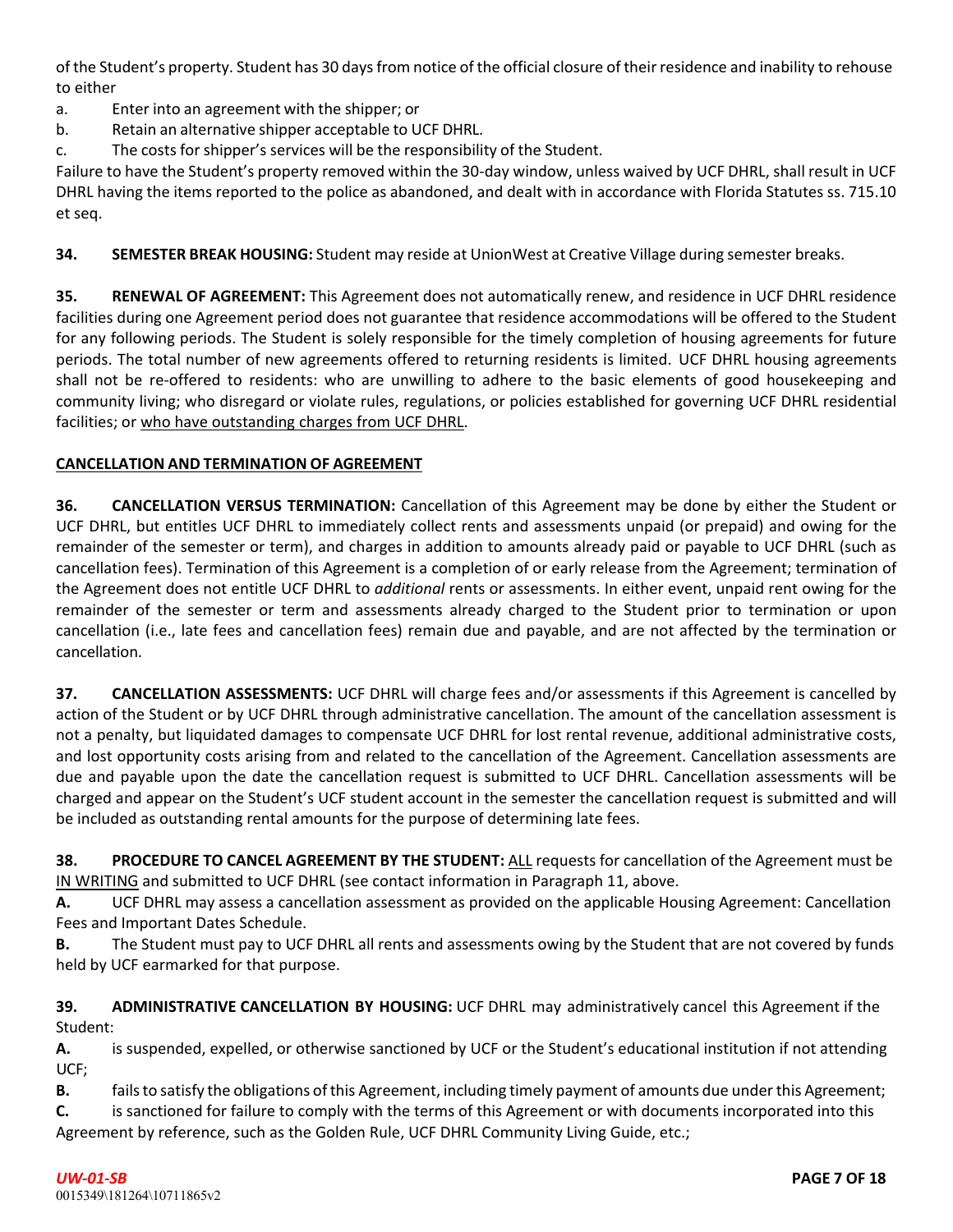**D.** has outstanding sanctions from a prior Agreement with UCF. For purposes of this subsection, the prior agreement's provisions remain in effect for purposes of completing the sanction process and any associated penalties.

If UCF DHRL administratively cancels this Agreement, cancellation fees may be assessed. *See Student Conduct and Sanctions (see paragraphs 54‐63).*

**40. EFFECT OF STUDENT CANCELLATION:** If the Student cancels the Agreement during a semester, the Student may remain in residence until the end of the semester the cancellation notice was given to UCF DHRL. The Student's cancellation fees will be determined based on the date the Student's written notice of cancellation is received by UCF DHRL. Rent for the semester the cancellation is submitted to UCF DHRL will be based upon the date the Student vacates the residence facility in compliance with move out procedures. Notwithstanding anything in this Agreement, the Student is always responsible for the greater of the pro rata rent for the semester of cancellation or the cancellation fee for that semester. Residents who cancel this Agreement will not be given any preference as a current or prior resident when submitting applications for future residence with UCF DHRL.

**41. CERTAIN CANCELLATIONS PROHIBITED:** The Student may not cancel the third (summer) semester of three semester agreements during the first semester (fall) without also cancelling the entire spring portion of the Agreement. Requests to cancel only the summer portion of a three-semester Agreement received prior to the first day of spring move in shall be treated as if submitted on the first day of spring move in for the purpose of determining applicable cancellation fees.

**42. EARLY TERMINATIONS:** The Student may be released from this Agreement for:

**A. Graduation.** Graduation is defined as the Student being awarded a bachelor's, master's, or Ph.D. degree. The Student must provide an expected graduation date and documentation of degree awarded or to be awarded to UCF DHRL, including proof of timely filing and acceptance of the Intent to Graduate Notice, and must actually graduate on the date shown in the Intent to Graduate Notice. UCF DHRL must receive written notice of cancellation under this paragraph on or before the last day of the graduation application period for the semester the Student anticipates graduating. Graduation terminates this Agreement for any semesters commencing after the anticipated graduation date. The Student remains responsible for housing rents and assessments for any semesters prior to or including graduation date. Students who are allowed to stay past scheduled move out dates in order to attend or participate in graduation must vacate the residence no later than the day after graduation.

**B. Academic Disqualification.** The Student must provide documentation that the Student'sstanding is "academically disqualified" as determined by the educational institution the student was enrolled at during residency. Academic disqualification terminates this Agreement for any semesters commencing after the date of disqualification. The Student remains responsible for housing rents and assessments for the entire semester the disqualification occurs. Student must remove all personal belongings from the assigned room and turn in keys/keycards/mail keys on or before the move-out date communicated to academically disqualified students by UCF DHRL once UCF DHRL is notified of their status by the Registrar's Office. If the student fails to move out by the communicated deadline, additional nightly rental amount will be applied.

**C. Military Deployment.** Deployment or other required relocation as an active member of the U.S. Armed Services to a location not within the geographic limits of Orange County, Florida and/or any county adjacent to Orange County, Florida. Student must provide a copy of the military orders to UCF DHRL. Military deployment or other required relocation terminates this Agreement for any semesters commencing after the deployment date, and UCF DHRL will refund a portion of the rent for the semester the Student deploys, based upon the Student's move out date.

**D. Medical Withdrawal.** Student must provide a medical withdrawal that has been accepted and approved by the UCF Office of Academic Services. Medical withdrawal terminates this Agreement for any semesters commencing after the medical withdrawal date, and UCF DHRL will refund a portion of the rent for the semester the Student withdraws for medical reasons, based upon the Student's move out date. Medical conditions that do not require medical withdrawal from UCF are not grounds for termination of this Agreement, or for waiver or reduction of cancellation fees.

**E. Internship, exchange student, or cooperative education program.** The student must provide documentation of enrollment in, and successful completion of, an internship, exchange program, or cooperative education program. Eligible programs must award UCF academic credit towards graduation upon successful completion – programsthat do not award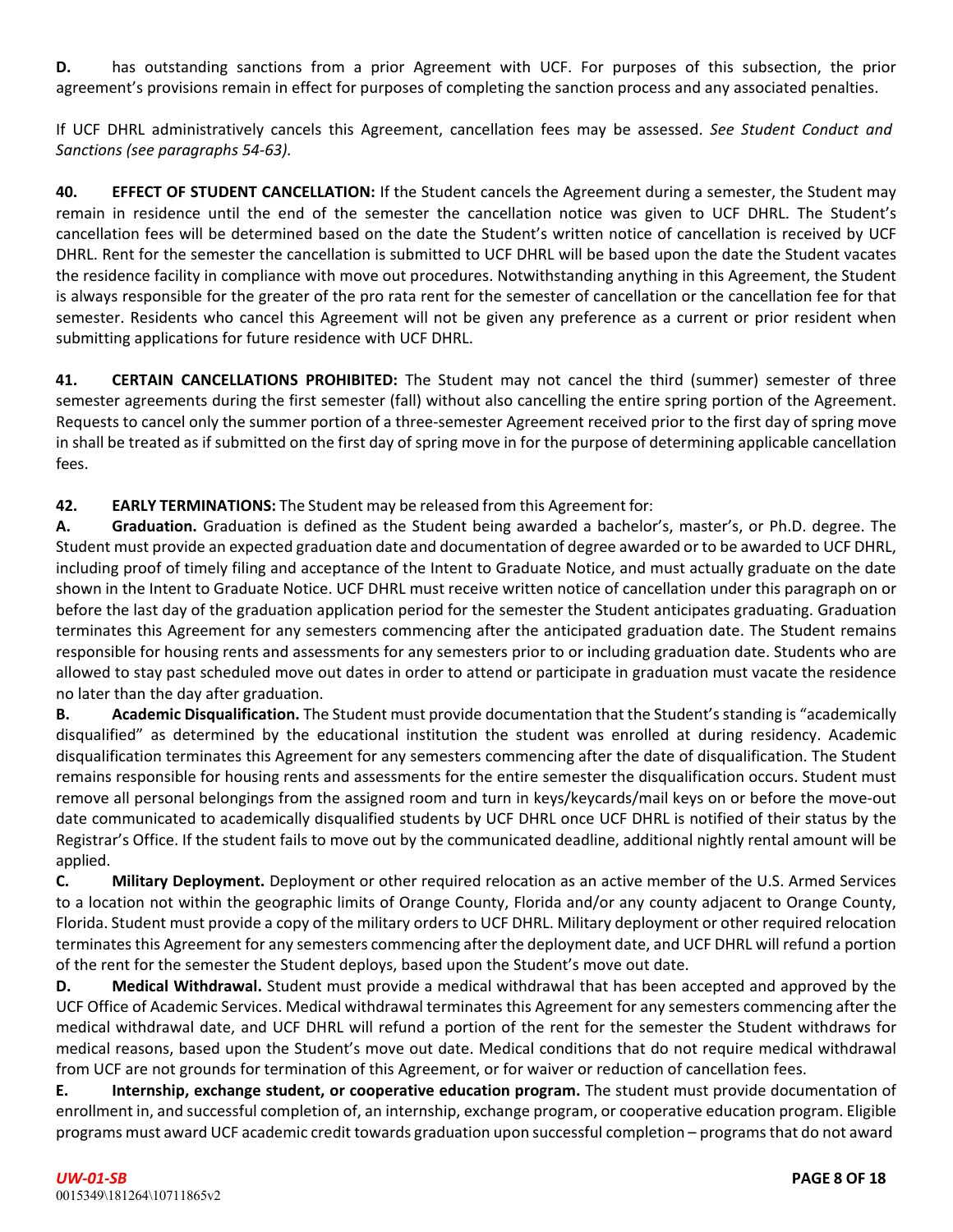academic credit towards graduation, or that award academic credit from another institution that will be transferred to UCF are not eligible. Participation in a program must impair or prevent residing in UCF DHRL facilities for more than three weeks of the semester cancelled. Program must be located more than 50 miles from both UCF DHRL main campus and residence facility being terminated. Successful completion of an internship, exchange student, or cooperative education program as described herein cancels the remaining portion or portions of the Student's housing agreement.

**Please note:** To be entitled to a refund of rents paid when the Agreement terminates and Student moves out prior to the end of the semester, in those situations described in this Agreement that qualify for a refund, the Student must remove all belongings from the assigned room and turn all keys/keycards/mail keys in to the appropriate UCF DHRL staff member. At the discretion of the Executive Director of Housing or designee, housing rates and assessments may be adjusted and/or a housing agreement may be administratively waived for the purpose of safety, orderliness, and/or maximum utilization of facilities.

**43. CERTAIN TERMINATIONS PROHIBITED; CERTAIN CANCELLATIONS NON‐APPEALABLE:** The following circumstances will not be considered a valid basis for termination of this Agreement, and will be considered non‐ appealable or irrelevant to an appeal of a cancellation fee assessment:

**A.** Financial inconvenience by the Student or a third party alleging responsibility for the Student's housing charges; changes in financial circumstance are a risk solely borne by the Student.

**B.** Absence or lack of classes physically located conveniently to the student's residence; this Agreement is not affected by the allegation or fact that any or all sections of classes the Student wishes to take or is actually taking are:

- **(1)** not available to the student;
- **(2)** available in whole or in part on‐line, or
- **(3)** offered at campuses other than the one where Student's residence is located.

# **STUDENT'S FINANCIAL OBLIGATIONS**

**44. RENTAL PREPAYMENT:** Students are required to submit a rental pre‐payment with this Agreement, unless they receive a waiver of the rental prepayment from UCF DHRL Assignments staff. For an agreement beginning in a spring or fall semester, the required rental prepayment is \$250.00; for an agreement beginning in a summer semester or summer session, the required rental prepayment is \$100.00. This Agreement may cover one, two, or three semesters depending on time of year and residence facility selected. Selecting which agreement or agreements to submit is the sole responsibility of the Student. The Student is encouraged to review carefully which agreement lengths are available for the residences requested – UCF DHRL is not responsible for choosing which Housing Agreement to submit, and will not refund rental pre‐payments based upon the Student's failure to select the most advantageous Housing Agreement. UCF DHRL will not refund rental pre-payments unless:

**A.** UCF DHRL is unable to offer housing to the Student;

**B.** UCF DHRL provides for a partial refund to applicants who cancel prior to a set deadline established in section 68 Cancellation Fee Schedule; or

**C.** UCF DHRL, at its sole discretion, offers partial or total refunds to select group of applicants in order to clear application lists.

Cancellation by the Student prior to taking possession of a room is not a basis for seeking refund of the non‐refundable rental pre‐payment.

**45. PAYMENT OF RENTS:** Unless deferred by UCF DHRL, all housing rents relating to a specific period are due no later than the dates shown on the Academic Calendar for the semester the Student will be in residence. Students who are assigned a room after the rent due date are granted an automatic extension of the due date to 14 days from the date the room assignment is made. UCF DHRL will NOT send an invoice or billing statement to the Student. Payments are due on a semester-by-semester basis. The amount of each payment is shown in Section 69, Room Rates: Applicable Rates Schedule of this Agreement. Students with an agreement for a summer residence will make only one payment, depending on which session(s) the Student is residing in Housing. Residents staying for both summer session A and summer session B owe the amounts shown for summer session C, and due dates are those shown for summer session C. Please refer to the Academic Calendar for payment due dates.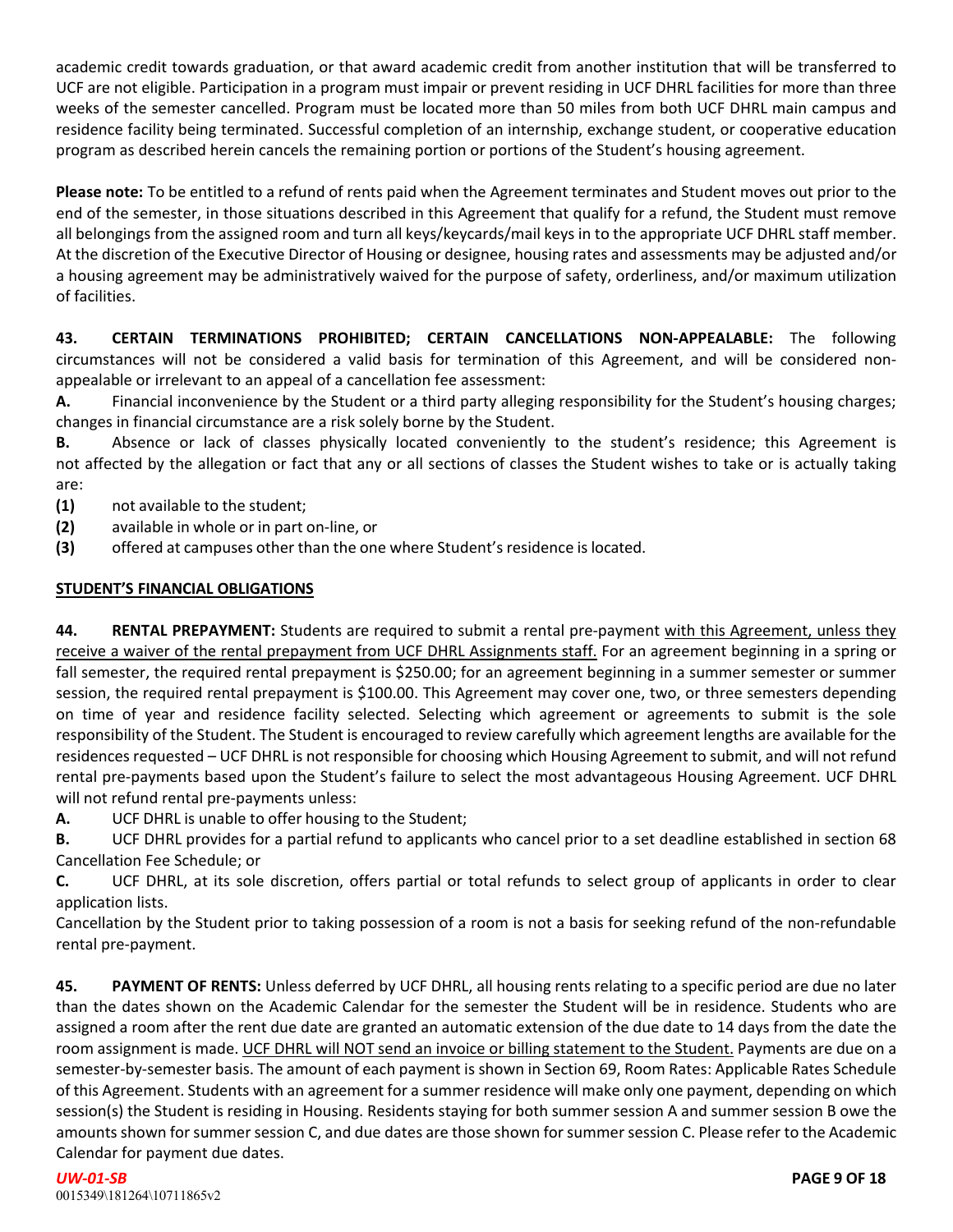**46. PAYMENT OF OTHER HOUSING CANCELLATION FEES AND OTHER ASSESSMENTS:** Except for rental charges, all housing charges, including but not limited to cancellation fees, rekey fees, and any other non-rental housing charge are due and payable when billed.

**47. SALES AND USE TAX, ORANGE COUNTY TOURIST DEVELOPMENT TAX:** Housing agreements with a duration of less than six months plus one day, offered to non-full-time students, may be subject to Florida Sales and Use Tax and Orange County Tourist Development Tax, in which case Housing is required to collect from the Student and remit taxes equal to 12.5% of the total rental value of the agreement to the State of Florida and/or Orange County. The additional 12.5% tax is due and payable on the initial rental payment due date.

**48. LATE FEES:** UCF DHRL may charge a late fee of \$100.00 if the student has a balance of charges (including rental and non‐rental charges) for the specified semester due and outstanding past the payment deadline specified for the semester. The late fee of \$100.00 may be charged to the Student's account once per semester. Responsibility for late fees on due and outstanding balances shall survive termination or cancellation of this Agreement.

**49. HOLDS:** UCF DHRL may place a HOLD on the Student's account for unpaid past due balances. The HOLD will remain in place until the outstanding balance is paid or resolved. A HOLD can prevent the Student from enrolling, registering for classes, conducting drop/add/withdraw, graduating, viewing grades, and receiving a diploma or transcripts from UCF. Valencia may place a HOLD on a Valencia Student's official transcript or registration for non‐payment to UCF DHRL of housing fees/fines owing under this Agreement, upon receipt of written notification from UCF DHRL of such accounts payable.

**50. TEMPORARY RESTRICTIONS ON ACCESS TO RESIDENCE:** UCF DHRL may temporarily restrict access to residences in cases where the Student has an outstanding balance and attempts to communicate with the Student regarding the balance have been unsuccessful.

**51. CANCELLATION:** UCF DHRL reserves the right to cancel this Agreement administratively for failure to pay nondeferred amounts outstanding more than 30 days past the due date. UCF DHRL also reserves the right to cancel this Agreement administratively for failure to complete steps necessary to perfect and release anticipated financial aid (including but not limited to, failure to timely sign student financial aid promissory notes or failure to timely respond to financial aid verification inquiries) in a reasonable fashion.

**52. COLLECTIONS:** Account balances outstanding at the end of a semester may be referred to collections, in which case, additional late fees, collection costs, collection agency fees, attorney's fees and court costs may be imposed and recovered in addition to the initial outstanding balance. Accounts that have been referred to collections are not appealable, and will not be considered by the Housing Administrative Appeals Board.

**53. FLORIDA PREPAID COLLEGE PROGRAM FOR HOUSING:** If the Student has or is a beneficiary of a Florida Prepaid College Dormitory Program (FPCDP) housing plan, UCF DHRL can bill the FPCDP housing plan to cover most prepayments and rental amounts. However, the Student is hereby notified that:

**A.** It is the Student's sole responsibility to provide complete and accurate FPCDP account information to UCF DHRL far enough in advance of due dates for UCF DHRL to bill and collect applicable FPCDP payments. Complete and accurate FPCDP information includes the student's full legal name, Social Security Number, and Florida Prepaid College Dormitory Plan Number. If UCF DHRL is unable to bill and collect FPCDP payments on or before due dates because of missing or erroneous FPCDP information, the Student may be assessed applicable late fees. Late fees or are not covered by the FPCDP housing plan and are the responsibility of the Student.

**B.** FPCDP housing plans will pay only the cost of a standard air‐conditioned double room. If the Student elects to live in a room type that costs more than what is covered by FPCDP housing plan, then the Student shall be responsible for any housing rents or assessments not covered by the FPCDP housing plan. Housing rents or assessments not covered by FPCDP are due on or before the due dates shown on the Housing Agreement: Cancellation Fees and Important Dates Schedule.

*UW‐01‐SB* **C.** If the Student requests cancellation of this Agreement, UCF DHRL shall charge appropriate cancellation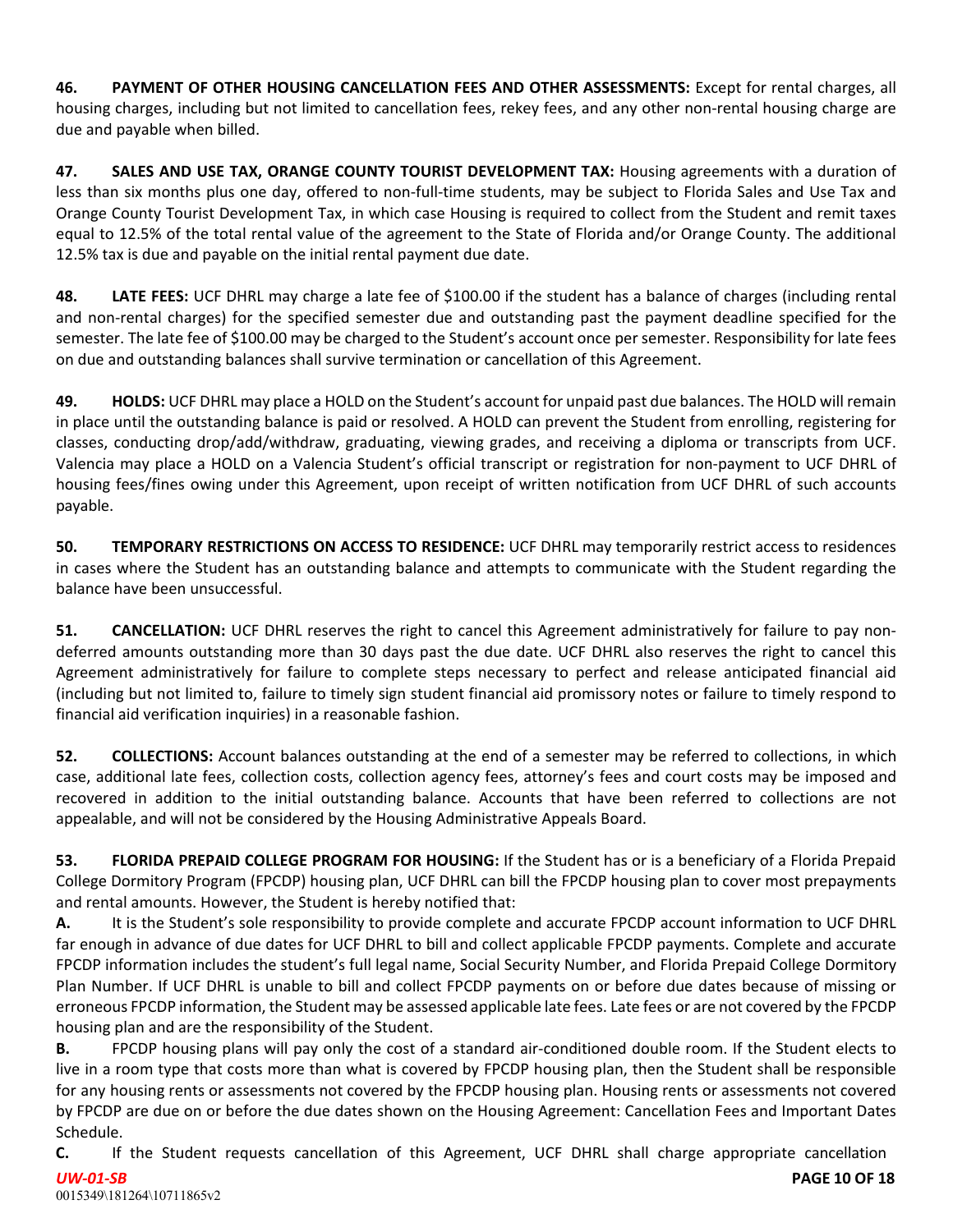assessments asshown in paragraph 68 of this Agreement. Cancellation assessments are not covered by the FPCDP housing plan, and shall be the responsibility of the Student.

**D.** Other housing assessments, such as lost key charges or cleaning charges, are not covered by the FPCDP housing plan, and are the responsibility of the Student.

#### **STUDENT CONDUCT AND SANCTIONS**

**54. BEHAVIOR AND CONDUCT:** The Student is responsible for knowing and observing all UCF rules, regulations, and procedures, regarding behavior and conduct, including the UCF Golden Rule, UCF DHRL publications, and other official UCF publications. UCF DHRL reserves the right to establish or adopt additional rulesregarding student conduct, as deemed necessary by UCF DHRL. Newly established or adopted rules will be communicated to the Student as provided in this document. The Student agrees to abide by additional rules and regulations that are established or adopted by UCF DHRL once communicated to the Student. Non‐UCF students are also held responsible for knowing and observing both UCF and their institution's rules, regulations and procedures as they may be promulgated from time to time.

**55. VIOLATIONS BY INDIVIDUALS, ORGANIZATIONAL UNITS, COMMUNITIES, AND PROGRAMS:** Certain students may receive residence assignment based in whole or in part upon participation in an organizational unit such as a Greek letter organization that leases residence space from Housing and Residence Life, or a residential community or program granted preferences in residence assignment (i.e., a "Living Learning Community").

**A.** If the Student is sanctioned by the organization unit, community, or program, and as a result is no longer able or allowed to participate in the organization, community or program, the Student agrees that reassignment or cancellation of this Agreement incident to or as a result of the Student's removal from the organization, community or program shall be deemed a response to action by the Student.

**B.** If the organization, community, or program is: sanctioned, disbanded, or otherwise becomes ineligible to remain on campus or in UCF DHRL Housing facilities, then some or all student participants in that organization, community, or program may have their residences reassigned or cancelled. The Student agrees that reassignment or cancellation of this Agreement incident to or because of sanctions imposed upon the organization, community, or program shall be deemed a response to action by the Student, regardless of whether the Student knew or participated in the activities causing the organization unit, community, or program to become ineligible to remain on campus.

**56. VIOLATIONS OF LAW:** Beginning with the submission of the UCF DHRL On‐Line Agreement, until termination or cancellation of the Student's residency, the Student must inform UCF DHRL if the Student:

- **A.** has outstanding or pending criminal charges that have not yet been resolved;
- **B.** has been adjudicated guilty of a criminal charge;
- **C.** has had adjudication withheld on a criminal charge;
- **D.** is participating in either a pre-trial diversion or a court ordered probation program on a criminal charge; and/or
- **E.** is charged with a criminal violation during the time described in this paragraph.

A criminal charge or criminal violation, as used in this Agreement, is any conduct for which the Student has been, is, or may be prosecuted by law enforcement officials, where the potential penalty includes detention in a prison or jail facility regardless of duration, or payment of a fine of more than \$500. The Student shall provide appropriate documentation of any of the items described in this paragraph, as well as any additional documents requested by UCF DHRL related to any of the items described in this paragraph.

**57. TRESPASS OR RESTRAINING ORDER:** Beginning with the submission of the UCF DHRL On‐Line Housing Agreement, and continuing until termination or cancellation of the Student's residency, the Student must inform UCF DHRL if the Student is subject to or under a trespass or restraining order. If any individual (including the Student) is trespassed from the UCF campus, or is subject to a restraining order prohibiting entry onto UCF property, all housing facilities managed or owned by UCF DHRL are considered a part of that trespass or restraining order.

**58. DAMAGE TO FACILITIES:** The Student will promptly report damages and request necessary repairs, in accordance with established and published procedures. Student is responsible for damage caused by Student, and UCF DHRL reserves the right to charge Student for damages caused by Student. Damages to shared or common areas not attributable to a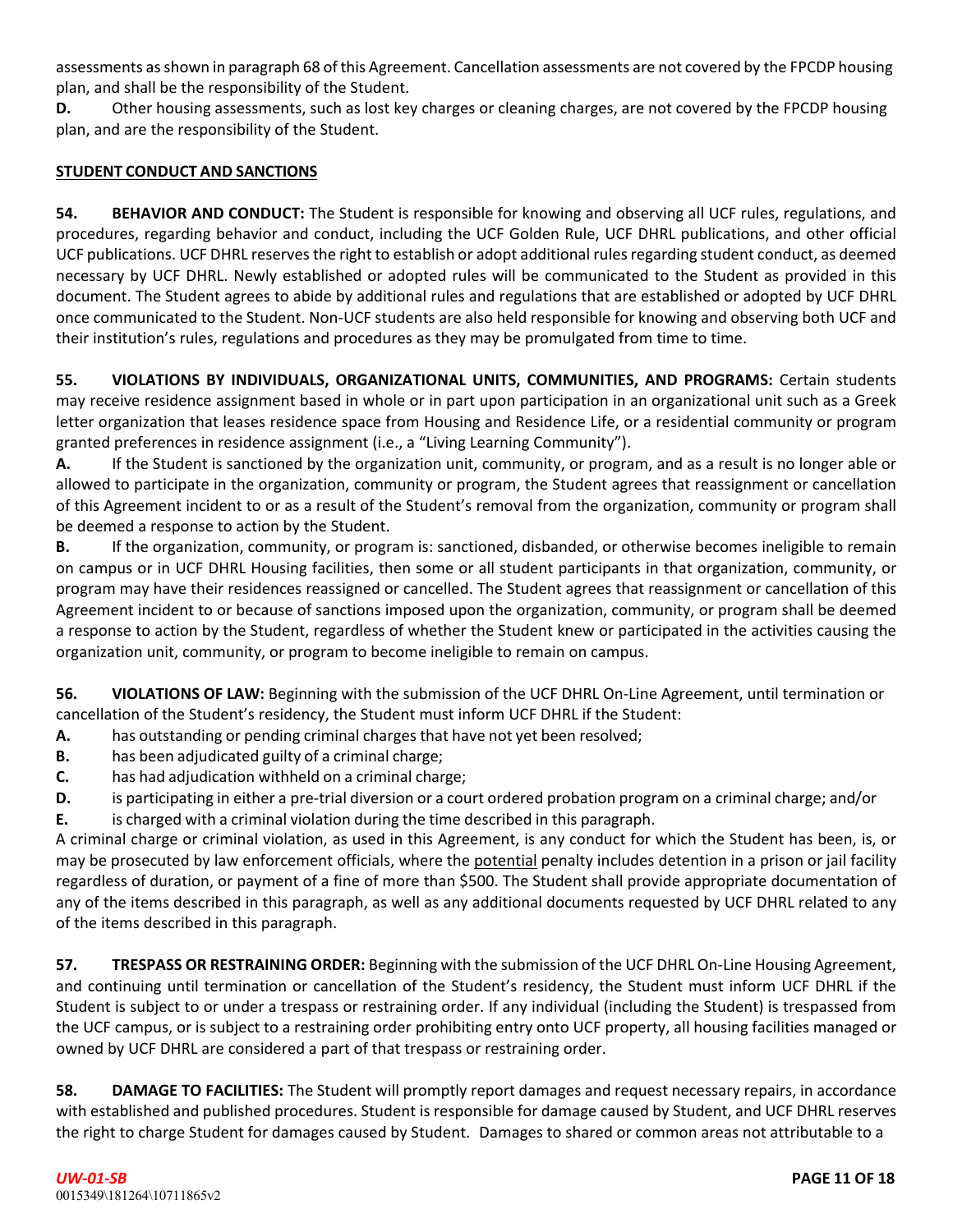responsible person are the joint responsibility of all persons sharing the space or area. UCF DHRL also reserves the right to charge the Student for a portion of damages caused to spaces shared by the Student when the person responsible for damages to shared spaces cannot be identified. Willfully tampering with fire protection equipment will be prosecuted to the full extent of the law. Charges for damages to facilities may include extraordinary pest control charges, repair of walls, furniture or fixtures, and damages to common areas.

**59. DRUGS:** Possession or use of prohibited drugs by Student, any person present in the residence with the Student, or any person present in the Student's residence with the permission of the Student during the Student's absence, are strictly prohibited in any UCF DHRL facility. Prohibited drugs include:

**A.** any substance, the possession or use of which, regardless of amount, could be found to violate Federal or Florida drug abuse prevention and control laws;

**B.** any prescription medication for which the possessor/user does not have a presently valid medical prescription.

**60. FIREWORKS, EXPLOSIVES, AND DANGEROUS CHEMICALS:** Possession or use of fireworks (including sparklers), explosives, and/or dangerous chemicals by the Student, any person present in the residence with the Student, or any person present in the Student's residence with the permission of the Student during the Student's absence, are strictly prohibited in any UCF DHRL facility. Prohibited items include fireworks (including sparklers) and flammable, explosive, corrosive, or poisonous liquids, solids or gases.

**61. REAL AND REPLICA WEAPONS:** Possession or use of firearms or weapons, by the Student, any person present in the residence with the Student, or any person present in the Student's residence with the permission of the Student during the Student's absence, are strictly prohibited in any UCF DHRL facility. Receipt of these items through any postal facility on campus is not permitted. Prohibited items include, but are not limited to firearms, BB guns, pellet guns, air soft guns, paint ball guns, stun guns, bow and arrows, swords, switchblades, knives, nun‐chucks, slingshots, martial arts or medieval weapons. Also prohibited under this paragraph are toy weapons and/or replicas that mimic the appearance of real weapons, or which could be mistaken for a real weapon.

**62. SERVICE FEES AND ASSESSMENTS:** UCF DHRL reserves the right to charge the Student for various services or as a form of sanction; charges may be found at [http://www.housing.ucf.edu/costs/charges/;](http://www.housing.ucf.edu/costs/charges/%3B) charge amounts are updated from time to time, the Student is responsible for the charge amount posted on the website on the date the charge is assessed.

**63. SANCTIONS:** The Student may face one or more sanctions for failure to comply with the terms of this Agreement or with documents incorporated into this Agreement by reference, such as the Golden Rule, UCF DHRL Community Living Guide, etc. Sanctions may be imposed directly by a UCF DHRL official, by a Housing conduct board, or by University officials or conduct boards. Sanctions are not exclusive (i.e., if the Student is sanctioned for a University student conduct rule violation, the Student may also be sanctioned by UCF DHRL, or a violation of this Agreement may also result in a referral to University student conduct). Sanctions can range from administrative warnings, imposition of monetary sanctions, and referral to student conduct, up to and including administrative cancellation of this Agreement and imposition of applicable cancellation fees. Non‐UCF students may have a different sanction process than those set forth for UCF students or sanctions may be taken together with the student's educational institution. Action taken by UCF DHRL shall in no way preclude any other sanctions or penalties by other University entities or departments, as applicable. Non‐UCF students who violate their educational institution's rules and regulations, may be sanctioned by their educational institution's officials or conduct boards, or who violate UCF student conduct rules and regulations as specified in section 5 of this agreement may be sanctioned directly by a UCF DHRL official, a Housing conduct board, or be referred to their educational institution's conduct officials. All portions of this section regarding sanction applicable to UCF students are also applicable to non‐UCF students.

## **IMPORTANT DATES**

**64. APPLICABLE IMPORTANT DATES SCHEDULE:** Important dates applicable to the Student's specific agreement are based upon duration of the agreement (i.e., one semester agreement, two semester agreement or three semester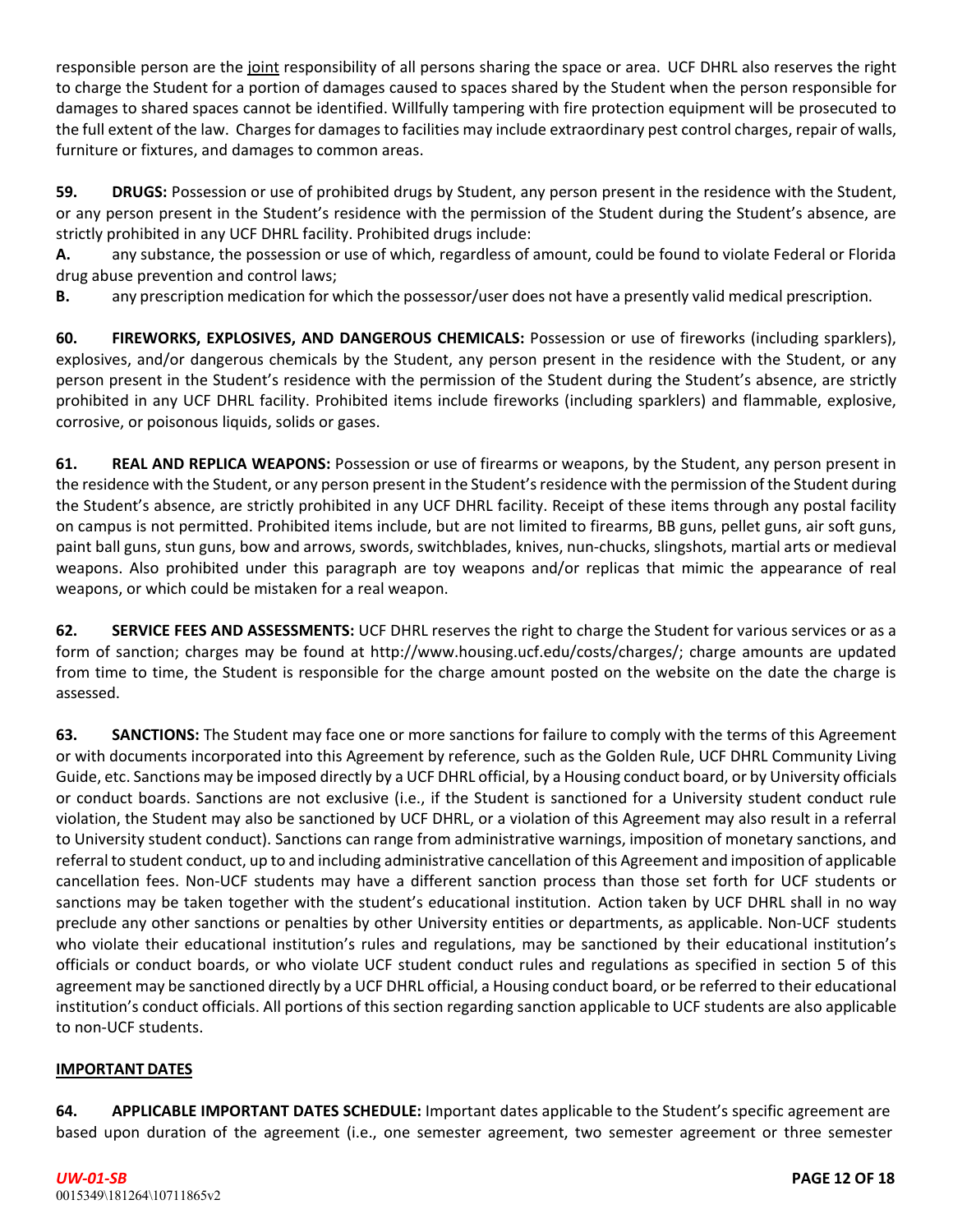agreement) entered into by the Student. The Student bears sole responsibility for knowing the duration of the agreement applicable to the Student's housing. Room assignments can be viewed by logging into the Housing Portal. Dates are subject to change.

**65. IMPORTANT DATES SCHEDULES:** Please refer to the UCF Academic Calendar for the applicable academic term(s).

#### **CANCELLATION FEES**

**66. APPLICABLE CANCELLATION FEE SCHEDULE:** Cancellation fees applicable to the Student's specific Agreement are based upon duration of the Agreement (i.e., one semester Agreement, two semester Agreement or three semester Agreement) entered into by the Student. Room assignments can be viewed by logging into the Housing Portal.

**67. CANCELLATION DATE CALCULATIONS:** Cancellation fees are calculated based upon the duration of the agreement, the date cancellation is received by UCF DHRL, and the date move out procedures are completed. Residents considering cancelling should review paragraph 11 and paragraphs 36 to 43 of this Agreement.

| 68.                                                                                                                 | <b>CANCELLATION FEE SCHEDULES:</b>                                                                                     |                                                          |  |  |  |  |  |
|---------------------------------------------------------------------------------------------------------------------|------------------------------------------------------------------------------------------------------------------------|----------------------------------------------------------|--|--|--|--|--|
|                                                                                                                     |                                                                                                                        |                                                          |  |  |  |  |  |
| А.                                                                                                                  | One Semester: Fall 2021 Only Agreements                                                                                |                                                          |  |  |  |  |  |
|                                                                                                                     | Date of Cancellation<br><b>Total Cost of Cancelled Agreement Upon Move Out</b>                                         |                                                          |  |  |  |  |  |
| (1)                                                                                                                 | Prior to Saturday, May 01, 2021                                                                                        | \$100.00; may not commence residence                     |  |  |  |  |  |
| (2)                                                                                                                 | From Saturday, May 01, 2021 to Friday, July 16, 2021                                                                   | \$250.00; may not commence residence                     |  |  |  |  |  |
| (3)                                                                                                                 | From Saturday, July 17, 2021 to Friday, September                                                                      | \$1,000.00, plus prorated Fall rent for days in          |  |  |  |  |  |
|                                                                                                                     | 03, 2021                                                                                                               | residence, if any                                        |  |  |  |  |  |
| (4)                                                                                                                 | After Friday, September 03, 2021                                                                                       | 100% Fall rent, regardless of move out date              |  |  |  |  |  |
| (5)                                                                                                                 | NO-SHOW: If the Student has not checked into the Student's assigned room by Friday, September 03, 2021, or             |                                                          |  |  |  |  |  |
|                                                                                                                     | contacted UCF DHRL to arrange for a later move in, the Student shall be declared a no-show. If the Student is declared |                                                          |  |  |  |  |  |
|                                                                                                                     | a no-show, the Student's agreement shall be automatically cancelled by UCF DHRL, and the Student will be assessed a    |                                                          |  |  |  |  |  |
|                                                                                                                     | cancellation fee of \$1,000.00.                                                                                        |                                                          |  |  |  |  |  |
|                                                                                                                     |                                                                                                                        |                                                          |  |  |  |  |  |
| <b>B.</b>                                                                                                           | Two Semester: Fall 2021 - Spring 2022 Agreements                                                                       |                                                          |  |  |  |  |  |
|                                                                                                                     | Date of Cancellation                                                                                                   | Total Cost of Cancelled Agreement Upon Move Out          |  |  |  |  |  |
| (1)                                                                                                                 | Prior to Saturday, May 01, 2021                                                                                        | \$100.00; may not commence residence                     |  |  |  |  |  |
| (2)                                                                                                                 | From Saturday, May 01, 2021 to Friday, July 16, 2021                                                                   | \$250.00; may not commence residence                     |  |  |  |  |  |
| (3)                                                                                                                 | From Saturday, July 17, 2021 to Friday, September 03,                                                                  | \$1,000.00, plus prorated Fall rent for days in          |  |  |  |  |  |
|                                                                                                                     | 2021                                                                                                                   | residence, if any                                        |  |  |  |  |  |
| (4)                                                                                                                 | From Saturday, September 04, 2021 to Sunday,                                                                           | \$1,000.00, plus 100% Fall rent, regardless of move out  |  |  |  |  |  |
|                                                                                                                     | December 12, 2021                                                                                                      | date; move out after Sunday, December 12, 2021 will      |  |  |  |  |  |
|                                                                                                                     |                                                                                                                        | incur an additional per night charge                     |  |  |  |  |  |
| (5)                                                                                                                 | From Monday, December 13, 2021 to Friday, January                                                                      | 100% of Fall rent if not previously billed, plus         |  |  |  |  |  |
|                                                                                                                     | 14, 2022                                                                                                               | \$1,250.00, plus prorated rent for Spring days in        |  |  |  |  |  |
|                                                                                                                     |                                                                                                                        | residence, if any                                        |  |  |  |  |  |
| (6)                                                                                                                 | After Friday, January 14, 2022                                                                                         | 100% of Fall rent if not previously billed, plus 100% of |  |  |  |  |  |
|                                                                                                                     |                                                                                                                        | Spring rent, regardless of move out date                 |  |  |  |  |  |
|                                                                                                                     | NO-SHOW: If Student has not checked into Student's assigned room by Friday, September 03, 2021 or contacted<br>(7)     |                                                          |  |  |  |  |  |
| UCF DHRL to arrange for a later move in, Student shall be declared a no-show. If Student is declared a no-show, the |                                                                                                                        |                                                          |  |  |  |  |  |
| Student's Agreement shall be cancelled by UCF DHRL, and Student will be assessed a cancellation fee of \$1,000.00.  |                                                                                                                        |                                                          |  |  |  |  |  |
|                                                                                                                     |                                                                                                                        |                                                          |  |  |  |  |  |
| C.                                                                                                                  | Three Semester: Fall 2021 - Spring 2022 - Summer 2022 C Agreements                                                     |                                                          |  |  |  |  |  |
|                                                                                                                     | Date of Cancellation                                                                                                   | <b>Total Cost of Cancelled Agreement Upon Move Out</b>   |  |  |  |  |  |
| (1)                                                                                                                 | Prior to Saturday, May 01, 2021                                                                                        | \$100.00; may not commence residence                     |  |  |  |  |  |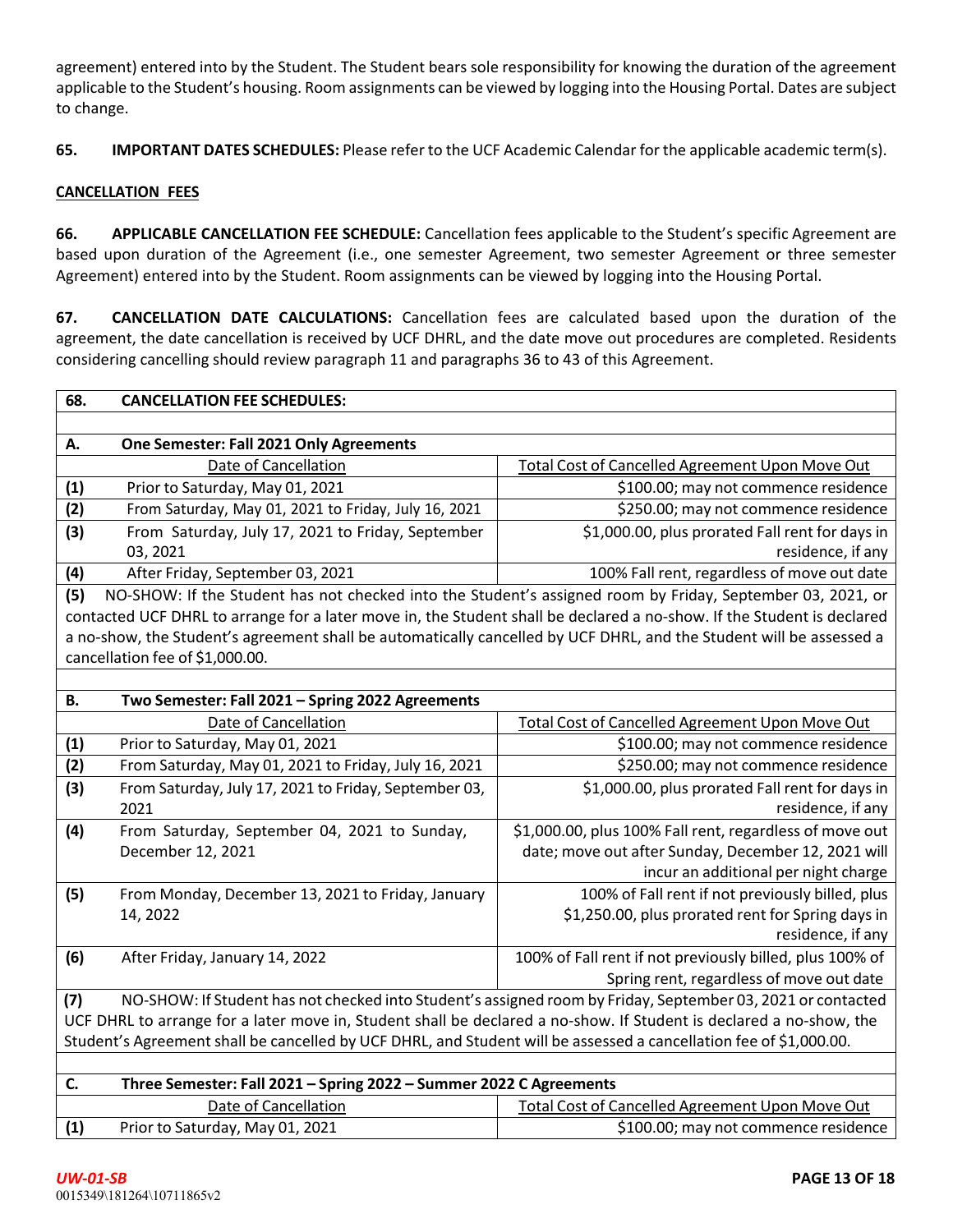| (2)                                                                                                                    | From Saturday, May 01, 2021 to Friday, July 16, 2021                                                                   | \$250.00; may not commence residence                                                               |  |  |  |  |
|------------------------------------------------------------------------------------------------------------------------|------------------------------------------------------------------------------------------------------------------------|----------------------------------------------------------------------------------------------------|--|--|--|--|
| (3)                                                                                                                    | From Saturday, July 17, 2021 to Friday, September 03,<br>2021                                                          | \$1,000.00, plus prorated Fall rent for days in<br>residence, if any                               |  |  |  |  |
| (4)                                                                                                                    | From Saturday, September 04, 2021 to Sunday,                                                                           | \$1,250.00, plus 100% of Fall rent, regardless of move                                             |  |  |  |  |
|                                                                                                                        | December 12, 2021                                                                                                      | out date; move out after Sunday, December 12, 2021                                                 |  |  |  |  |
|                                                                                                                        |                                                                                                                        | will incur an additional per night charge                                                          |  |  |  |  |
| (5)                                                                                                                    | From Monday, December 13, 2021 to Friday, January                                                                      | \$1,500.00, plus 100% of Fall rent if not previously                                               |  |  |  |  |
|                                                                                                                        | 14, 2022                                                                                                               | billed, plus prorated rent for Spring days in residence,                                           |  |  |  |  |
|                                                                                                                        |                                                                                                                        | if any                                                                                             |  |  |  |  |
| (6)                                                                                                                    | From Friday, January 14, 2022 to Friday, March 04,                                                                     | \$2,000.00, plus 100% of Fall rent if not previously                                               |  |  |  |  |
|                                                                                                                        | 2022                                                                                                                   | billed, plus 100% of Spring rent if not previously billed;                                         |  |  |  |  |
|                                                                                                                        |                                                                                                                        | must move out on or before Tuesday, May 03, 2022                                                   |  |  |  |  |
| (7)                                                                                                                    | After Friday, March 04, 2022                                                                                           | 100% of Fall rent if not previously billed, plus 100% of                                           |  |  |  |  |
|                                                                                                                        |                                                                                                                        | Spring rent if not previously billed, plus 100% Summer                                             |  |  |  |  |
|                                                                                                                        |                                                                                                                        | rent; regardless of move out date                                                                  |  |  |  |  |
| (8)                                                                                                                    |                                                                                                                        | NO-SHOW: If Student has not checked into Student's assigned room by Friday, September 03, 2021, or |  |  |  |  |
|                                                                                                                        | contacted UCF DHRL to arrange for a later move in, Student shall be declared a no-show. If Student is declared a no-   |                                                                                                    |  |  |  |  |
|                                                                                                                        | show, Student's Agreement shall be cancelled by UCF DHRL, and Student will be assessed a cancellation fee of           |                                                                                                    |  |  |  |  |
| \$1,000.00.                                                                                                            |                                                                                                                        |                                                                                                    |  |  |  |  |
|                                                                                                                        |                                                                                                                        |                                                                                                    |  |  |  |  |
| D.                                                                                                                     | One Semester: Spring 2022 Only Agreements                                                                              |                                                                                                    |  |  |  |  |
|                                                                                                                        | Date of Cancellation                                                                                                   | <b>Total Cost of Cancelled Agreement Upon Move Out</b>                                             |  |  |  |  |
| (1)                                                                                                                    | Prior to Monday, December 13, 2021                                                                                     | \$250.00; may not commence residence                                                               |  |  |  |  |
| (2)                                                                                                                    | From Monday, December 13, 2021 to Friday, January                                                                      | \$1,000.00, plus prorated Spring rent for days in                                                  |  |  |  |  |
|                                                                                                                        | 14, 2022                                                                                                               | residence, if any; must move out on or before Friday,<br>January 14, 2022                          |  |  |  |  |
| (3)                                                                                                                    | After Friday, January 14, 2022                                                                                         | 100% of Spring rent, regardless of move out date                                                   |  |  |  |  |
| (4)                                                                                                                    | NO-SHOW: If the Student has not checked into the Student's assigned room by Friday, January 14, 2022, or               |                                                                                                    |  |  |  |  |
|                                                                                                                        | contacted UCF DHRL to arrange for a later move in, the Student shall be declared a no-show. If the Student is declared |                                                                                                    |  |  |  |  |
|                                                                                                                        | a no-show, the Student's agreement shall be automatically cancelled by UCF DHRL, and the Student will be assessed a    |                                                                                                    |  |  |  |  |
|                                                                                                                        | cancellation fee of \$1,000.00.                                                                                        |                                                                                                    |  |  |  |  |
|                                                                                                                        |                                                                                                                        |                                                                                                    |  |  |  |  |
| Ε.                                                                                                                     | Two Semester: Spring 2022 - Summer 2022 C Agreements                                                                   |                                                                                                    |  |  |  |  |
|                                                                                                                        | Date of Cancellation                                                                                                   | <b>Total Cost of Cancelled Agreement Upon Move Out</b>                                             |  |  |  |  |
| (1)                                                                                                                    | Prior to Monday, December 13, 2021                                                                                     | \$250.00; may not commence residence                                                               |  |  |  |  |
| (2)                                                                                                                    | From Monday, December 13, 2021 to Friday, January                                                                      | \$1,000.00, plus prorated Spring rent for days in                                                  |  |  |  |  |
|                                                                                                                        | 14, 2022                                                                                                               | residence, if any; must move out on or before                                                      |  |  |  |  |
|                                                                                                                        |                                                                                                                        | Tuesday, May 03, 2022                                                                              |  |  |  |  |
| (3)                                                                                                                    | From Friday, January 14, 2022 to Saturday, March 05,                                                                   | 100% Spring rent if not previously billed, plus                                                    |  |  |  |  |
|                                                                                                                        | 2022                                                                                                                   | \$2,000.00 regardless of move out date; must move                                                  |  |  |  |  |
|                                                                                                                        |                                                                                                                        | out on or before Tuesday, May 03, 2022                                                             |  |  |  |  |
| (4)                                                                                                                    | After Saturday, March 05, 2022                                                                                         | 100% Spring rent, plus 100% Summer rent; regardless                                                |  |  |  |  |
|                                                                                                                        |                                                                                                                        | of move out date                                                                                   |  |  |  |  |
| (5)                                                                                                                    | NO-SHOW: If the Student has not checked into the Student's assigned room by Friday, January 14, 2022, or               |                                                                                                    |  |  |  |  |
| contacted UCF DHRL to arrange for a later move in, the Student shall be declared a no-show. If the Student is declared |                                                                                                                        |                                                                                                    |  |  |  |  |
| a no-show, the Student's agreement shall be automatically cancelled by UCF DHRL, and the Student will be assessed a    |                                                                                                                        |                                                                                                    |  |  |  |  |
| cancellation fee of \$1,000.00.                                                                                        |                                                                                                                        |                                                                                                    |  |  |  |  |
|                                                                                                                        |                                                                                                                        |                                                                                                    |  |  |  |  |
| F.                                                                                                                     | One Semester: Summer 2022 A Only                                                                                       |                                                                                                    |  |  |  |  |
|                                                                                                                        | Date of Cancellation                                                                                                   | Total Cost of Cancelled Agreement Upon Move Out                                                    |  |  |  |  |
| (1)                                                                                                                    | Prior to Friday, March 04, 2022                                                                                        | \$100.00; may not commence residence                                                               |  |  |  |  |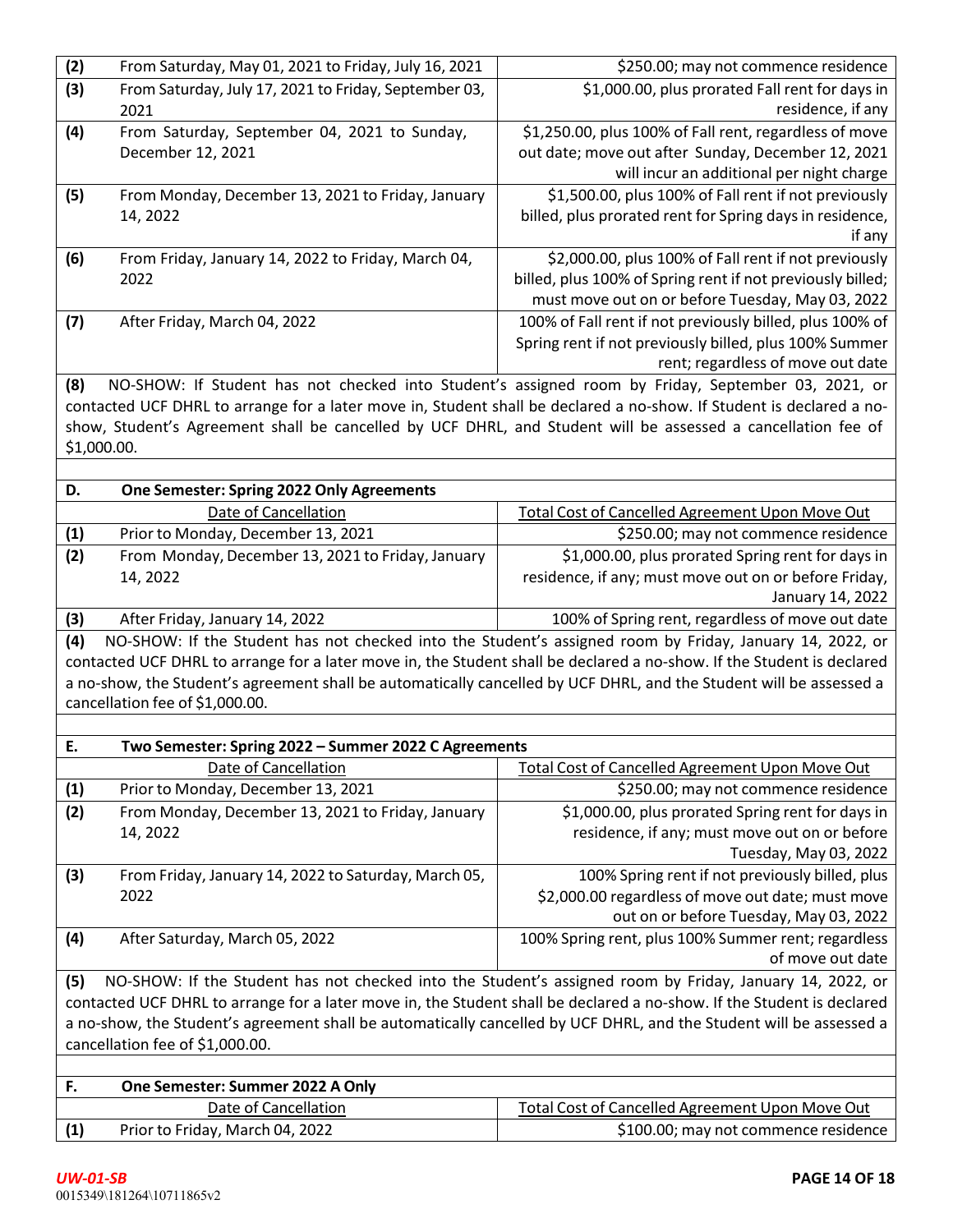| (2) | From Saturday, March 05, 2022 to Saturday, May 14,                                                            | \$300.00, plus prorated Summer rent for days in                                                               |  |  |  |
|-----|---------------------------------------------------------------------------------------------------------------|---------------------------------------------------------------------------------------------------------------|--|--|--|
|     | 2022                                                                                                          | residence, if any                                                                                             |  |  |  |
| (3) | After Thursday, May 19, 2022                                                                                  | 100% of Summer rent, regardless of move out date                                                              |  |  |  |
| (4) | NO-SHOW: If the Student has not checked into the Student's assigned room by Thursday, May 19, 2022, or        |                                                                                                               |  |  |  |
|     |                                                                                                               | contacted UCF DHRL to arrange for a later move in, the Student shall be declared a no-show. If the Student is |  |  |  |
|     | declared a no-show, the Student's agreement shall be automatically cancelled by UCF DHRL, and the Student     |                                                                                                               |  |  |  |
|     | will be assessed a cancellation fee of \$300.00.                                                              |                                                                                                               |  |  |  |
|     |                                                                                                               |                                                                                                               |  |  |  |
| G.  | One Semester: Summer 2022 B Only Agreements                                                                   |                                                                                                               |  |  |  |
|     | Date of Cancellation                                                                                          | Total Cost of Cancelled Agreement Upon Move Out                                                               |  |  |  |
| (1) | Prior to Saturday, May 14, 2022                                                                               | \$100.00; may not commence residence                                                                          |  |  |  |
| (2) | From Saturday, May 14, 2022 to Saturday, June 25,                                                             | \$300.00, plus prorated Summer rent for days in                                                               |  |  |  |
|     | 2022                                                                                                          | residence, if any                                                                                             |  |  |  |
| (3) | After Saturday, June 25, 2022                                                                                 | 100% of Summer rent, regardless of move out date                                                              |  |  |  |
| (4) | NO-SHOW: If the Student has not checked into the Student's assigned room by Saturday, June 25, 2022 or        |                                                                                                               |  |  |  |
|     | contacted UCF DHRL to arrange for a later move in, the Student shall be declared a no-show. If the Student is |                                                                                                               |  |  |  |
|     |                                                                                                               | declared a no-show, the Student's agreement shall be automatically cancelled by UCF DHRL, and the Student     |  |  |  |
|     | will be assessed a cancellation fee of \$300.00.                                                              |                                                                                                               |  |  |  |
|     |                                                                                                               |                                                                                                               |  |  |  |
| Η.  | One Semester: Summer 2022 C Only Agreements                                                                   |                                                                                                               |  |  |  |
|     | Date of Cancellation                                                                                          | <b>Total Cost of Cancelled Agreement Upon Move Out</b>                                                        |  |  |  |
| (1) | Prior to Friday, March 04, 2022                                                                               | \$100.00; may not commence residence                                                                          |  |  |  |
| (2) | From Saturday, March 05, 2022 to Saturday, May 14,                                                            | \$300.00, plus prorated Summer rent for days in                                                               |  |  |  |
|     | 2022                                                                                                          | residence, if any                                                                                             |  |  |  |
| (3) | After Thursday, May 19, 2022                                                                                  | 100% of Summer rent, regardless of move out date                                                              |  |  |  |
| (4) |                                                                                                               | NO-SHOW: If the Student has not checked into the Student's assigned room by Thursday, May 19, 2022, or        |  |  |  |
|     | contacted UCF DHRL to arrange for a later move in, the Student shall be declared a no-show. If the Student is |                                                                                                               |  |  |  |
|     | declared a no-show, the Student's agreement shall be automatically cancelled by UCF DHRL, and the Student     |                                                                                                               |  |  |  |
|     | will be assessed a cancellation fee of \$300.00.                                                              |                                                                                                               |  |  |  |
|     |                                                                                                               |                                                                                                               |  |  |  |

## [REMAINDER OF PAGE LEFT BLANK INTENTIONALLY; SEE NEXT PAGE FOR RATES AND ADDITIONAL AGREEMENT TERMS]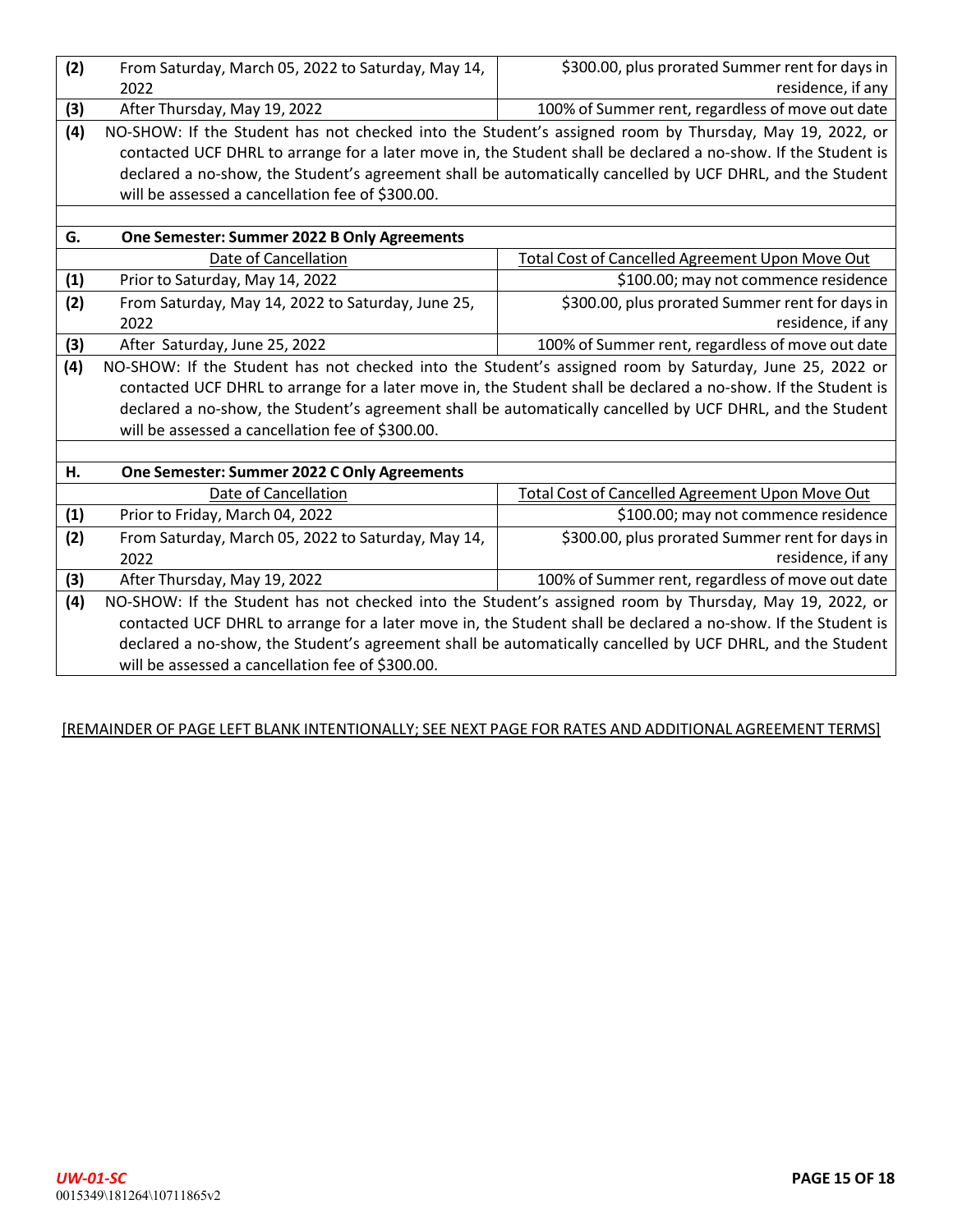#### **ROOM RATES**

#### **69. APPLICABLE RATES SCHEDULE:** The ratesfor Fall 2021, Spring 2022, and Summer 2022 are:

| Community                      | Bed Space Type                  | <b>Building or location</b>    | Fall       | Spring     | Summer     |
|--------------------------------|---------------------------------|--------------------------------|------------|------------|------------|
|                                |                                 |                                | 2021       | 2022       | 2022 C     |
| Union West at Creative Village | Private Bedroom - 4/2 Suite     | Union West at Creative Village | \$4,650.00 | \$4,650.00 | \$3,100.00 |
| Union West at Creative Village | Shared Bedroom - 4/2 Suite      | Union West at Creative Village | \$3,550.00 | \$3,550.00 | \$2,367.00 |
| Union West at Creative Village | Private Bedroom - 4/2 Apartment | Union West at Creative Village | \$5,200.00 | \$5,200.00 | \$3,467.00 |
| Union West at Creative Village | Shared Bedroom - 4/2 Apartment  | Union West at Creative Village | \$4,050.00 | \$4,050.00 | \$2,700.00 |
| Union West at Creative Village | Private Bedroom - 4/4 Apartment | Union West at Creative Village | \$5,900.00 | \$5,900.00 | \$3,933.00 |

#### **[REMAINDER OF PAGE LEFT BLANK INTENTIONALLY]**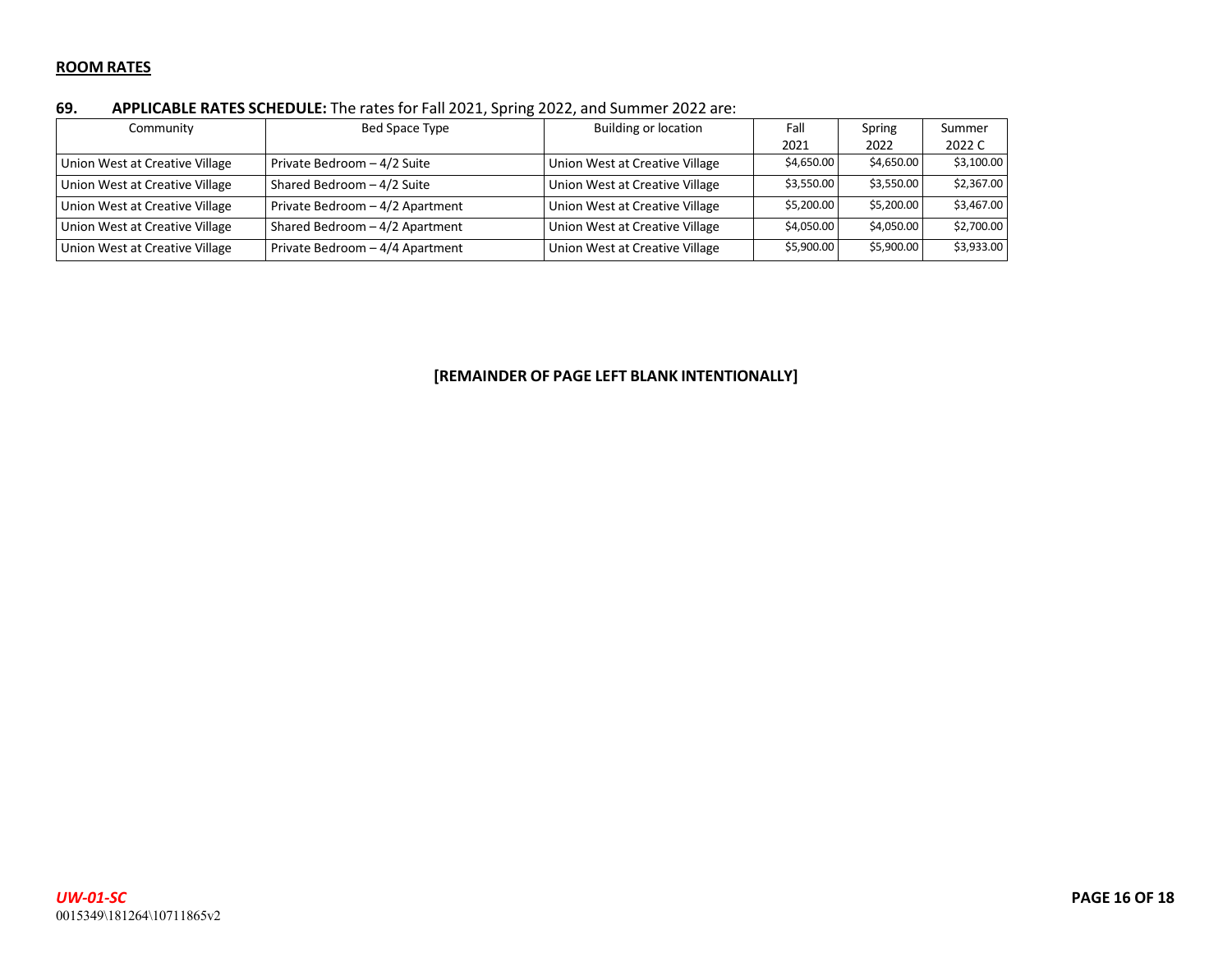**70. RATES SUBJECT TO CORRECTION:** Rates published in on‐line agreements and on the Housing website may be updated or changed to address and resolve inconsistencies or discrepancies resulting from clerical, typographical or other input errors on one or both sources. Rates for Union West at Creative Village are set by the Owner. Neither UCF DHRL nor UCF can change or modify rates set by Owner, except with written approval and direction of the Owner.

**71. UnionWest At CREATIVE VILLAGE COMMUNITY:** The UnionWest at Creative Village Community Student residences are privately owned by the Owner as defined in this Agreement. Any Student seeking residence in the UnionWest at Creative Village Community is entering into this Agreement with and for the benefit of the Owner. UCF and UCF DHRL are managing the UnionWest accommodations for the benefit of the Owner. Owner is not liable for any damages loss, theft of personal property, failure, or interruption of utilities, or injury to any person, arising from any act or omission of UCF or UCF DHRL, nor from any other cause beyond Owner's control or beyond Owner's obligations as expressly set forth in the Management Agreement between Owner and UCF DHRL. Personnel authorized for entry per section 29 may include authorized personnel of Owner, who shall be escorted by UCF DHRL personnel at all times during such entry. Owner's authorized personnel shall adhere to the same qualifications and procedures for entry as personnel authorized by UCF DHRL. All rents, assessments and fees paid or payable by Student will be collected by UCF DHRL for the benefit of Owner, and paid over by UCF DHRL to Owner; except that if ever UCF DHRL is no longer the manager of the UnionWest at Creative Village Community all rents, assessments and fees becoming due after the date that Student is notified that the UCF DHRL management agreement is terminated will be paid to Owner or to such successor manager for Owner as Owner may direct.

**72. PANDEMIC DECLARATION:** The novel coronavirus, COVID‐19, was declared a worldwide pandemic by the World Health Organization in 2020. To facilitate healthy community operations, the following provisions will apply to the UnionWest at Creative Village Community.

## **A. Community Health and Precautions.**

**(1)** Student acknowledges the inherent and elevated risk associated with living in a community environment such as the UCF Residential Communities, and the Student's shared obligation to prioritize health precautions for the benefit of the entire community.

**(2)** Student should consider their own personal health status and increased risk factors inherent with community living, including the risk of COVID‐19, when deciding to live in a UCF Residential Community. UCF and Owner are not responsible for, and do not carry insurance to pay for, medical or other expenses associated with any illness, damage or injury Student may sustain as a result of a pandemic.

**(3)** Students are required to comply with all laws, orders, ordinances, policies, regulations, and guidance adopted by UCF DHRL or the Owner as it relates to pandemic illness. This may include policies adopted to minimize risk of exposure to pandemic illness, including such practices as social distancing, wearing appropriate face coverings or masks, symptom checking or testing, and required vaccination. Student agrees that they will have to cover the cost of testing and vaccination, should their institution not cover the cost.

**(4)** Student agrees to abide by public health guidance and protocols related to notifying campus and public health officials of infection and to quarantining and/or isolating as directed.

**(5)** Student agrees to disclose to Student Health Services immediately upon notification of positive COVID-19 test status or contact from Florida Department of Health about exposure and instruction to isolate. A Student instructed by health officials to isolate or quarantine may be required by UCF DHRL to relocate from their assigned room, building, or campus. However, such alteration in housing assignment does not constitute cancellation of the Housing Agreement. UCF reserves the right to make changes in room assignments as necessary due to the pandemic.

**(6)** UCF DHRL may require student to leave housing in the event the Student's continued presence poses a health or safety risk to the residential community.

## **B. General Terms and Provisions During a Pandemic.**

**(1)** Owner and/or UCF DHRL may restrict the full use of spaces and amenities within the residential community including, but not limited to: